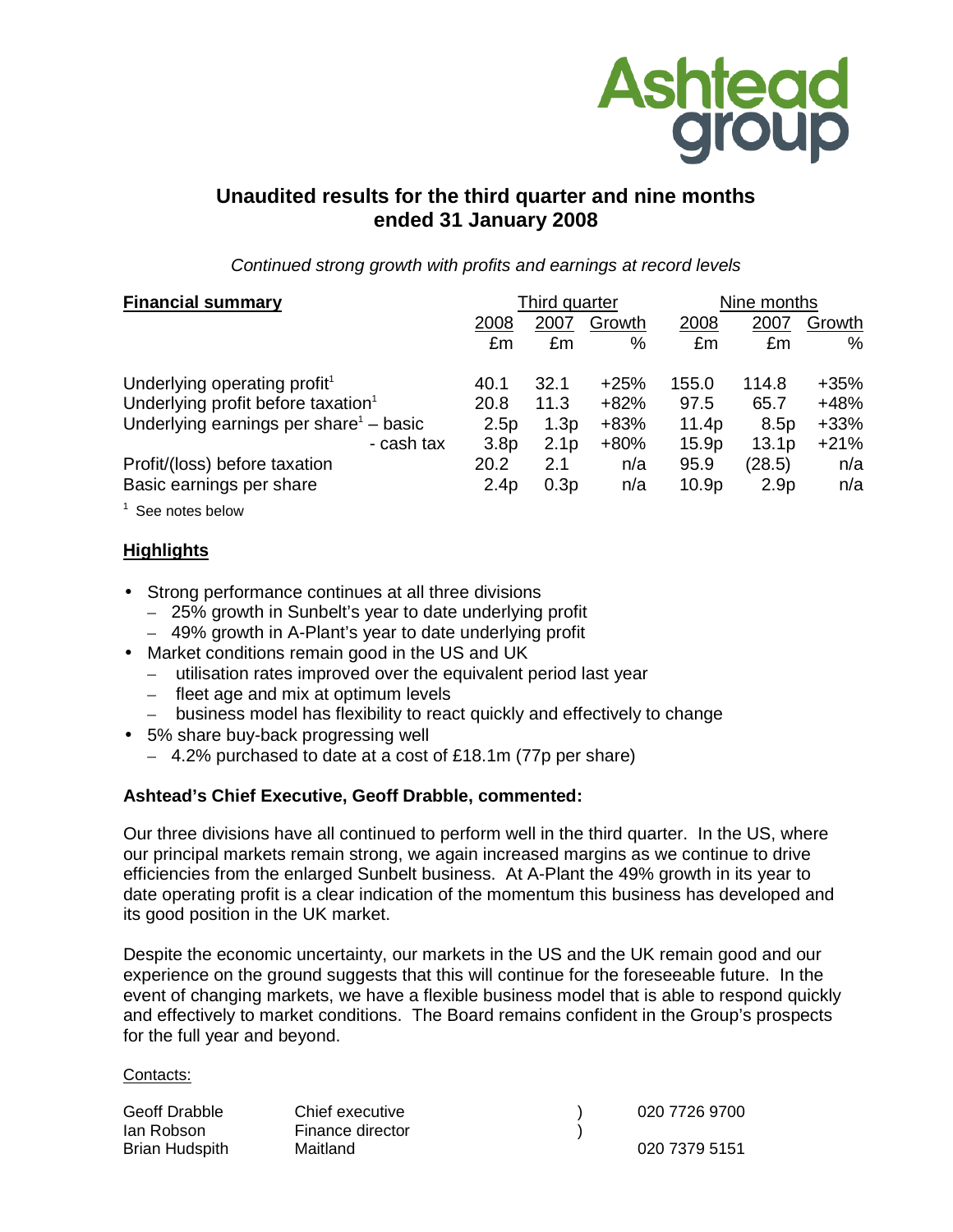#### Financial definitions

- a) Underlying profit and earnings per share are stated before exceptional items, amortisation of acquired intangibles and non-cash fair value remeasurements of embedded derivatives in long-term debt. The definition of exceptional items is set out in note 4. The reconciliation of underlying basic earnings per share and underlying cash tax earnings per share to basic earnings per share is shown in note 7 to the attached financial information.
- b) Pro forma basis includes the NationsRent and Lux Traffic acquisitions throughout the year ended 30 April 2007 rather than from their respective dates of acquisition of 31 August 2006 and 15 October 2006. For this purpose the pre-acquisition results of NationsRent have been derived from its reported financial performance under US GAAP adjusted to exclude the large profits on disposal of rental equipment it reported following the application of US "fresh start" accounting principles and to include an estimated depreciation charge under Ashtead's depreciation policies and methods.

Geoff Drabble and Ian Robson will host a conference call with equity analysts to discuss the results at 9.30am on Tuesday 4 March. This call will be webcast live via the Company's website at www.ashtead-group.com and there will also be a replay available from shortly after the call concludes. A copy of this announcement and the slide presentation which will be used for the call are available for download on the Company's website. There will also be a conference call for bondholders at 3pm (10am EST).

Please contact the Company's PR advisers, Maitland (Camilla Vella) at +44 (0)20 7379 5151 for more details if you are an equity analyst or an Ashtead bondholder.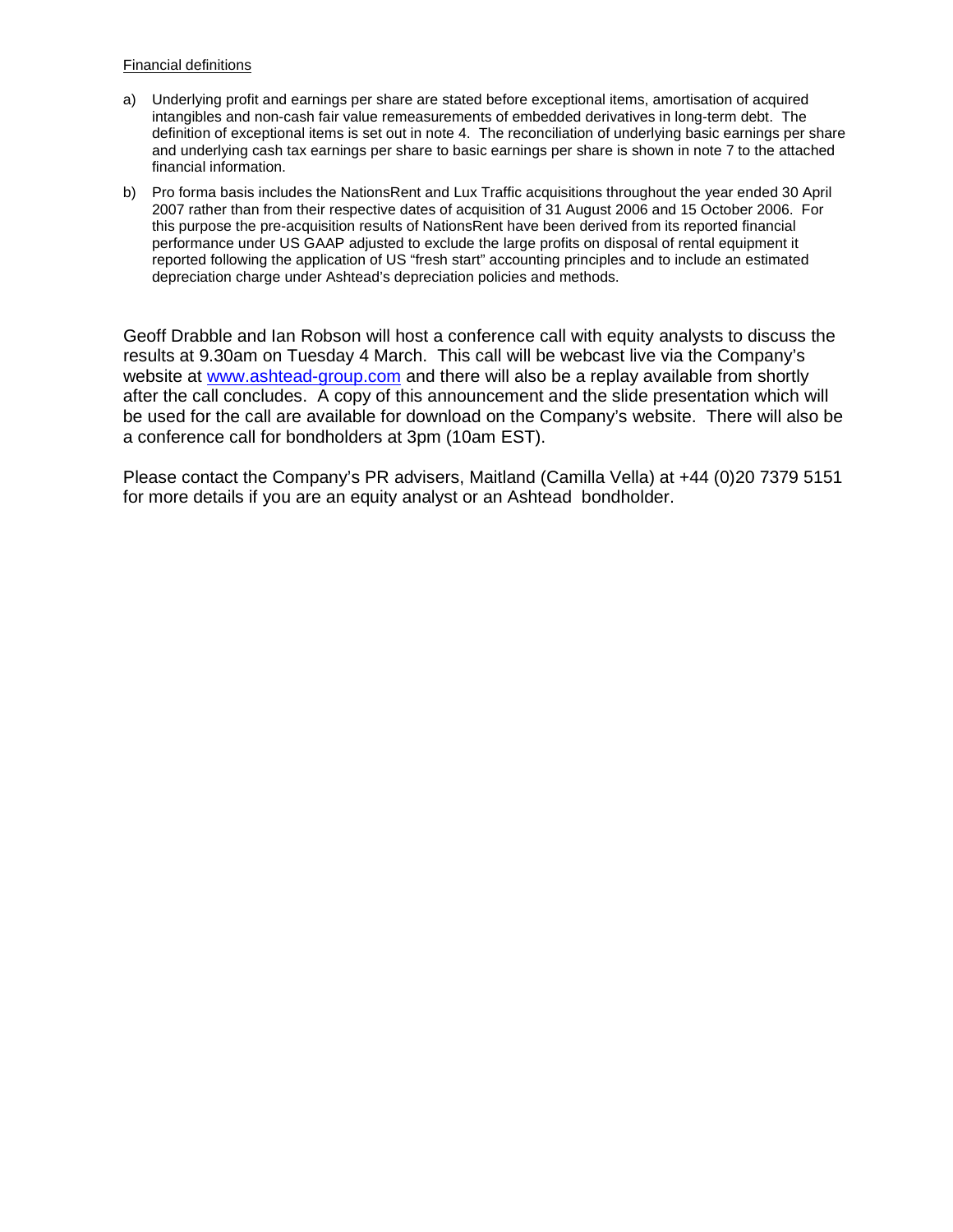# **Overview**

The third quarter saw a continuation of the trends reported at the half year. All three divisions traded strongly in good market conditions and, as a result, underlying operating profit grew by 25% to £40.1m while underlying pre-tax profits grew by 82% to £20.8m. Underlying basic earnings per share rose 83% to 2.5p.

Nine months underlying pre-tax profits have grown 48% to £97.5m at actual rates of exchange and by 55% at constant rates whilst the nine months underlying earnings per share are up one-third to 11.4p.

Return on Investment ("RoI") for the Group rose to 13.6% for the 12 months ended 31 January 2008 (year to April 2007 - 12.9%). Sunbelt delivered 14.1% RoI whilst A-Plant's RoI was 10.6%. The after tax return on equity was 17.4% (year to April 2007 - 15.3%).

## **Divisional performance**

## **Sunbelt**

|                                    |               | Third quarter  |        |         | Nine months    |        |  |
|------------------------------------|---------------|----------------|--------|---------|----------------|--------|--|
|                                    | 2008          | 2007           | Growth | 2008    | 2007           | Growth |  |
|                                    | $\mathsf{Sm}$ | $\mathsf{S}$ m |        | \$m     | $\mathsf{S}$ m |        |  |
| Revenue                            |               |                |        |         |                |        |  |
| As reported                        | 362.7         | 361.5          | Nil%   | 1,171.8 | 958.5          | $+22%$ |  |
| <b>NationsRent</b>                 |               |                |        |         | 230.7          |        |  |
| Pro forma combined                 | 362.7         | 361.5          | Nil%   | 1,171.8 | 1,189.2        | $-1%$  |  |
| <b>Underlying operating profit</b> |               |                |        |         |                |        |  |
| As reported                        | 69.4          | 58.1           | $+19%$ | 266.0   | 193.3          | $+38%$ |  |
| <b>NationsRent</b>                 |               |                |        |         | <u>19.2</u>    |        |  |
| Pro forma combined                 | 69.4          | 58.1           | $+19%$ | 266.0   | 212.5          | $+25%$ |  |
| Operating profit margin            | <u>19.1%</u>  | 16.1%          |        | 22.7%   | 17.9%          |        |  |

Sunbelt's operating profit margin again improved as we continue to enhance the operational efficiency of the business following the NationsRent acquisition. Whilst revenues remain flat in total, this reflects our curtailment of the low margin sales of new equipment undertaken previously by NationsRent. Excluding sales revenues, rental and rental related revenues grew 1.6% in the third quarter to \$338m and by 1.3% in the nine months to \$1,092m.

Dollar utilisation was 63% at 31 January 2008 compared to a pro forma 62% at 30 April 2007. Fleet size was on average 1% larger in the third quarter than in the previous year whilst physical utilisation for the quarter rose 4% to 66% (2007 - 63%). Rental rates declined 0.5% in the nine months. This includes a decline of 3.5% in the quarter reflecting the high comparative from a year ago when rates initially grew strongly after the NationsRent acquisition. We anticipate that rental rates will return to being broadly flat year on year as we enter the busier summer season.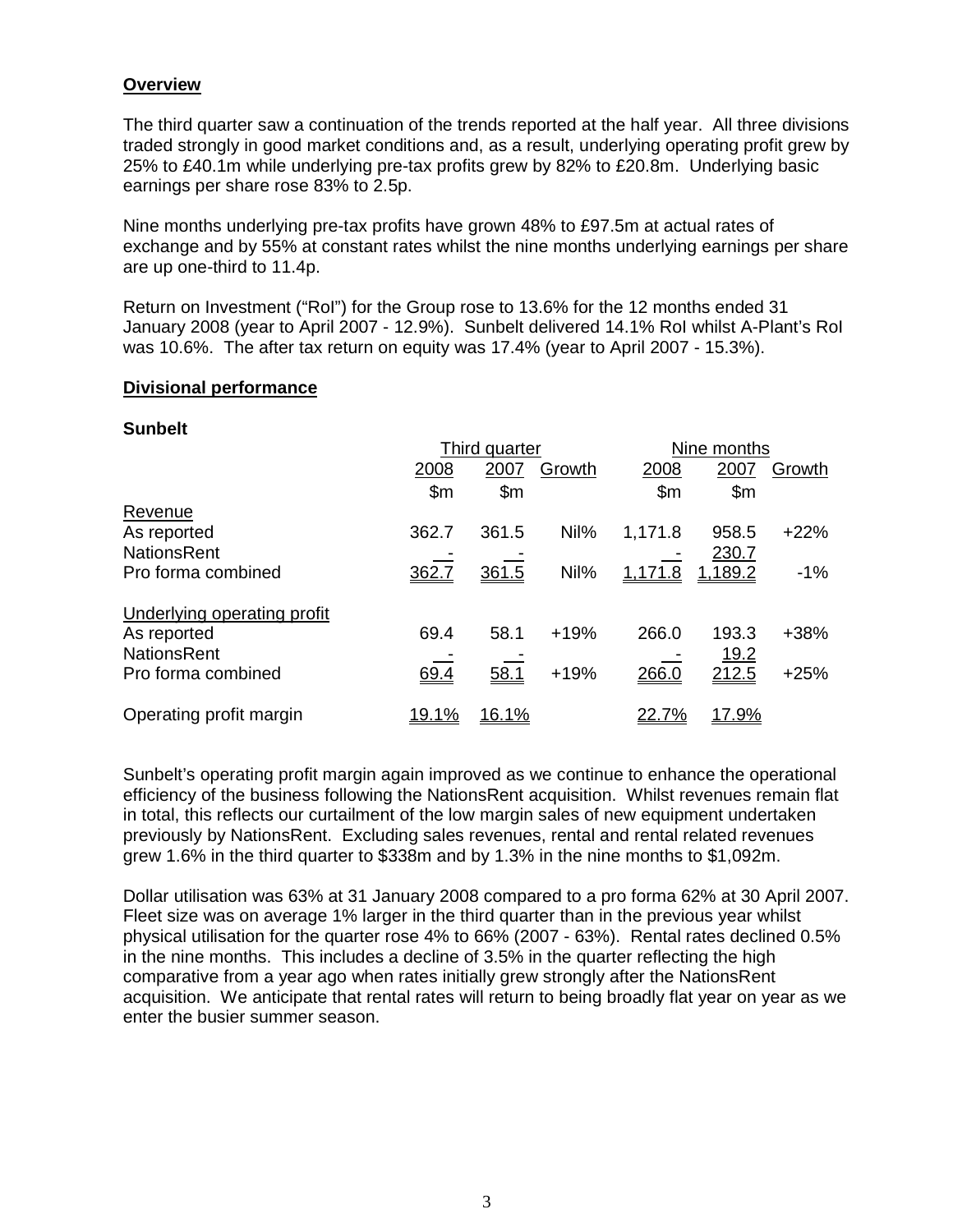# **A-Plant**

|                             |       | Third quarter |        |              | Nine months |        |  |
|-----------------------------|-------|---------------|--------|--------------|-------------|--------|--|
|                             | 2008  | 2007          | Growth | 2008         | 2007        | Growth |  |
|                             | £m    | £m            |        | £m           | £m          |        |  |
| Revenue                     |       |               |        |              |             |        |  |
| As reported                 | 51.2  | 48.2          | $+6%$  | 159.7        | 139.7       | $+14%$ |  |
| Lux Traffic                 |       |               |        |              | 9.5         |        |  |
| Pro forma combined          | 51.2  | 48.2          | $+6%$  | 159.7        | 149.2       | $+7%$  |  |
| Underlying operating profit |       |               |        |              |             |        |  |
| As reported                 | 5.4   | 3.1           | $+77%$ | 21.9         | 14.2        | $+55%$ |  |
| Lux Traffic                 |       |               |        |              | <u>0.6</u>  |        |  |
| Pro forma combined          | 5.4   | 3.1           | $+77%$ | 21.9         | 14.8        | $+49%$ |  |
| Operating profit margin     | 10.6% | 6.4%          |        | <u>13.7%</u> | 9.9%        |        |  |

A-Plant grew revenues strongly in mature markets with 6% growth in the third quarter. This growth reflected a 10% increase in average fleet size and a 1% increase in physical utilisation to 68% (2007 - 67%). Like for like rental rates were broadly flat. Third quarter operating costs rose only 1% with the resulting operating leverage producing a 77% rise in third quarter operating profit to £5.4m.

A-Plant continues to benefit from being able to provide its contractor customers with the complete plant and tool product range supported by strong operational delivery and IT support.

## **Ashtead Technology**

|                         |            | Third quarter |        | Nine months |             |        |
|-------------------------|------------|---------------|--------|-------------|-------------|--------|
|                         | 2008<br>£m | 2007<br>£m    | Growth | 2008<br>£m  | 2007<br>£m  | Growth |
| Revenue                 | 6.5        | <u>5.0</u>    | $+29%$ | <u>19.6</u> | <u>16.3</u> | $+20%$ |
| Operating profit        | <u>2.1</u> | <u> 1.1</u>   | +96%   | <u>7.3</u>  | <u>4.4</u>  | $+67%$ |
| Operating profit margin | 32.5%      | 21.4%         |        | 37.3%       | 26.9%       |        |

Ashtead Technology again grew its revenues and profits strongly in offshore and onshore markets which remain good. The strategic review of Technology announced in December is progressing well.

# **Capital expenditure**

Capital expenditure for the nine months was £301m (2007 - £236m), more than double the depreciation charge as we invested to de-age our fleets, to complete the reconfiguration of the acquired fleet in the US and to support the top-line growth in the UK. Our capital expenditure guidance for the 2007/8 fiscal year as a whole is unchanged at approximately £320m gross and £260m net of disposal proceeds.

Our rental fleet in all divisions has now reached an age and mix which we consider optimum. Accordingly, we expect significantly reduced capital expenditure next year at approximately £220m gross and £175m net of disposal proceeds. Around £180m of the gross expenditure will be for replacement with £40m of investment for growth (2.5% of current fleet size).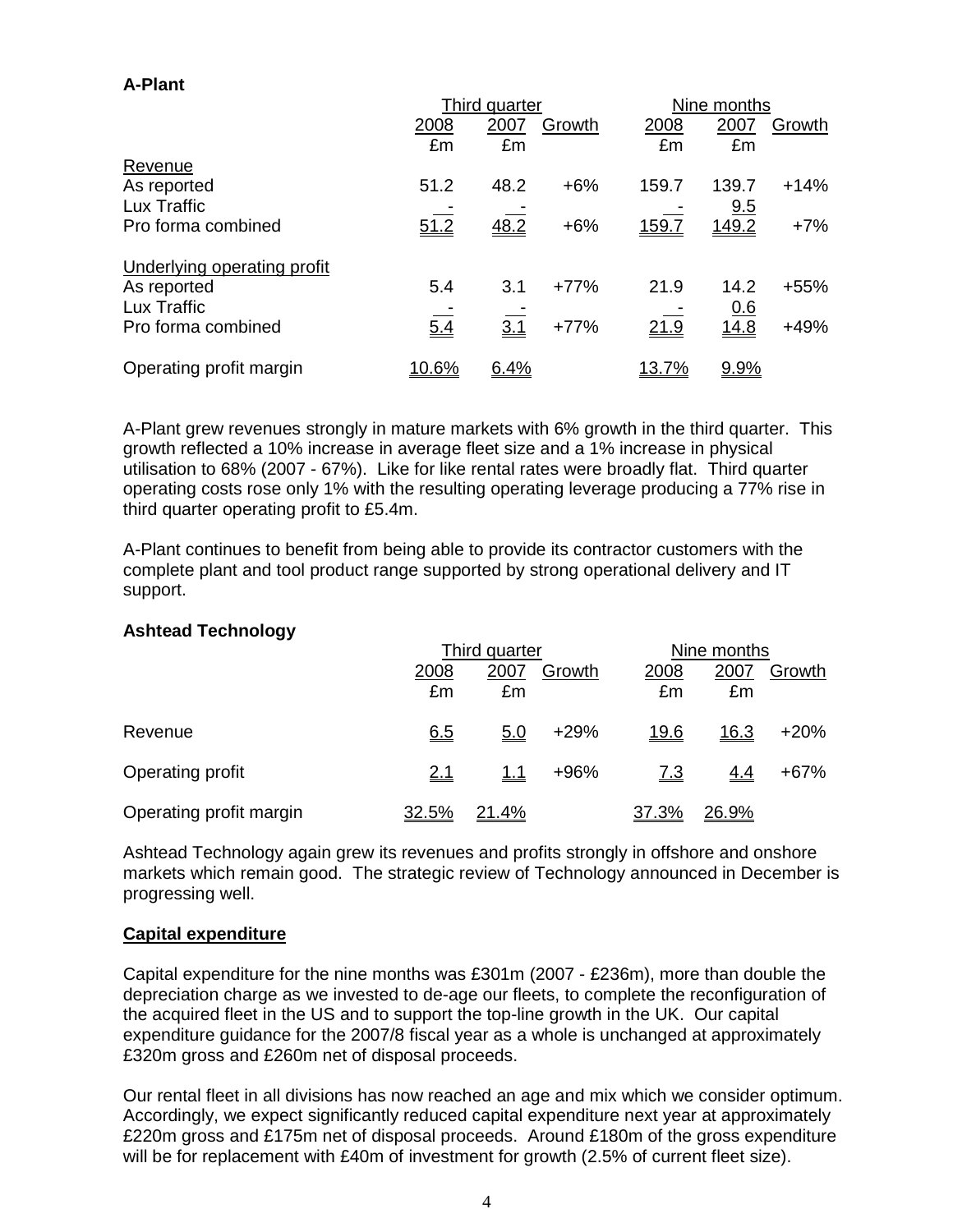# **Share repurchase, net debt and leverage**

Good progress has been made in implementing the 5% share repurchase announced in December. To 3 March, 4.2% of the issued share capital has been acquired at a cost of £18.1m or 77p per share.

Net debt rose £55m from £931m at the start of the quarter to £986m due to currency translation effects as the US dollar strengthened from \$2.08 to \$1.99 (£40m effect) and to the £11m spent by the quarter end on the share buy-back. The ratio of net debt to the LTM EBITDA at 31 January 2008 of £370m was 2.7 times, comfortably within our 2-3 times target. With a reduced requirement for replacement capital expenditure in future, we expect to be in the lower half of this range by April 2009 and to continue deleveraging in future periods.

Debt facilities remain committed for the long-term with the first significant maturity being in August 2011. At 31 January 2008, availability under the \$1.75bn asset based loan facility was \$590m (\$589m at 30 April 2007), well in excess of the threshold of \$125m at which financial covenants would be measured.

## **Current trading and outlook**

Despite the economic uncertainty, our markets in the US and the UK remain good and our experience on the ground suggests that this will continue for the foreseeable future. In the event of changing markets, we have a flexible business model that is able to respond quickly and effectively to market conditions. The Board remains confident in the Group's prospects for the full year and beyond.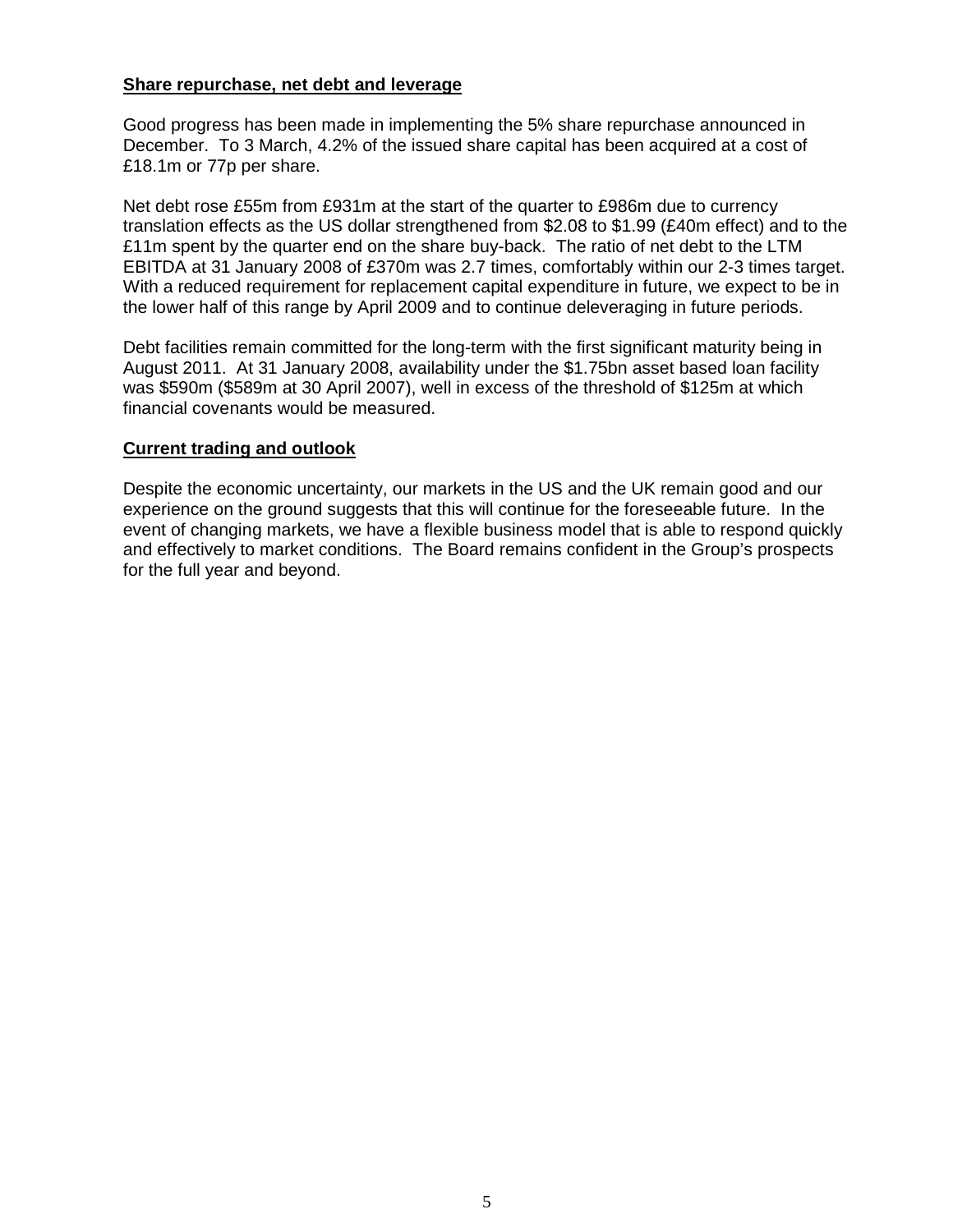#### **CONSOLIDATED INCOME STATEMENT**

#### **Three months to 31 January - unaudited**

2008 2007 **Before Before** Before exceptional items, Exceptional items, exceptional items, exceptional items, exceptional items, exceptional items, exceptional items, exceptional items, exceptional items, exceptional items, exceptional items, except Exceptional items amortisation<br>and amortisation<br>and fair value and fair value and fair value and amortisation and amortisation of intangibles of intangibles Total remeasurements<sup>+</sup> remeasurements<sup>+</sup> **Total** £m £m £m £m £m £m **Revenue** 237.2 - 237.2 240.0 - 240.0 Staff costs (74.6) - (74.6) (79.7) (1.2) (80.9) Other operating costs (78.8) - (78.8) (85.8) (4.5) (90.3)<br>
Other income 2.5 0.1 2.6 2.0 - 2.0 Other income 2.5 0.1 2.6 2.0 - 2.0 **EBITDA\*** 86.3 0.1 86.4 76.5 (5.7) 70.8 Depreciation (46.2) - (46.2) (44.4) - (44.4) Amortisation of intangibles  $\frac{1}{2.6}$  (0.7)  $\frac{(0.7)}{39.5}$  (3.8) (3.8) (3.8) (3.8) (3.8) **Operating profit 40.1** (0.6) 39.5 32.1 (9.5) 22.6<br>
Investment income **1.0** 1.0 1.1 1 Investment income  $1.0$   $1.1$   $1.1$   $1.1$   $1.1$ Interest expense (20.3) - (20.3) - (21.9) 0.3 (21.6) Net financing costs (19.3) - (19.3) (20.8) 0.3 (20.5) **Profit on ordinary activities before taxation** 20.8 (0.6) 20.2 11.3 (9.2) 2.1 Taxation: - current 201 - 0.1 - 0.1 0.1 - 0.1 - 0.1 - deferred (7.1) 0.2 (6.9) (4.1) 3.6 (0.5)  $(7.0)$   $0.2$   $(6.8)$   $(4.0)$   $3.6$   $(0.4)$ **Profit attributable to equity shareholders** 13.8 (0.4) 13.4 7.3 (5.6) 1.7 Basic earnings per share 2.5p (0.1)p 2.4p 1.3p (1.0)p 0.3p Diluted earnings per share  $\frac{2.5p}{2.5p}$  (0.1)p  $\frac{2.4p}{1.3p}$  (1.0)p 0.3p **Nine months to 31 January - unaudited Revenue** 760.7 - 760.7 662.3 - 662.3 Staff costs (232.0) - (232.0) (206.3) (8.7) (215.0) Other operating costs (247.4) - (247.4) (231.2) (10.4) (241.6) Other income  $\begin{array}{ccc} 10.2 & 0.3 & 10.5 & 6.6 & - & 6.6 \end{array}$ **EBITDA\*** 291.5 0.3 291.8 231.4 (19.1) 212.3 Depreciation (136.5) - (136.5) - (136.5) - (116.6) - (116.6)<br>Amortisation of intangibles - (1.9) (1.9) - (6.6) (6.6) (6.6) Amortisation of intangibles  $\qquad \qquad \_ \pm$  (1.9) (1.9)  $\qquad \_ \pm$  (6.6) (6.6) (6.6) **Operating profit** 155.0 (1.6) 153.4 114.8 (25.7) 89.1 Investment income  $3.2$   $3.2$   $3.1$   $3.1$   $3.1$ Interest expense (60.7) - (60.7) (52.2) (68.5) (120.7) Net financing costs (57.5) - (57.5) (49.1) (68.5) (117.6) **Profit/(loss) on ordinary activities before taxation** 97.5 (1.6) 95.9 65.7 (94.2) (28.5) Taxation: - current (9.7) - (9.7) - - - - deferred (<u>24.9</u>) (<u>1.2) (26.1) (23.1) 66.3 43.2</u> (34.6) (1.2) (35.8) (23.1) 66.3 43.2 **Profit attributable to equity shareholders 62.9** (2.8) 60.1 42.6 (27.9) 14.7 Basic earnings per share  $\frac{11.4p}{2.9p}$   $\frac{(0.5)p}{10.9p}$   $\frac{8.5p}{8.5p}$   $\frac{(5.6)p}{2.9p}$   $\frac{2.9p}{2.9p}$ Diluted earnings per share  $\frac{11.3p}{10.5p}$   $\frac{(0.5)p}{10.8p}$   $\frac{8.4p}{8.4p}$   $\frac{(5.5)p}{8.4p}$   $\frac{2.9p}{8.8p}$ 

\* EBITDA is presented here as an additional performance measure as it is commonly used by investors and lenders.

<sup>+</sup>Fair value remeasurements related to embedded derivatives in long term debt.

All results are from continuing operations. Details of risks and uncertainties are given in the Review of Results, Balance sheet and Cash flow which accompany these interim financial statements.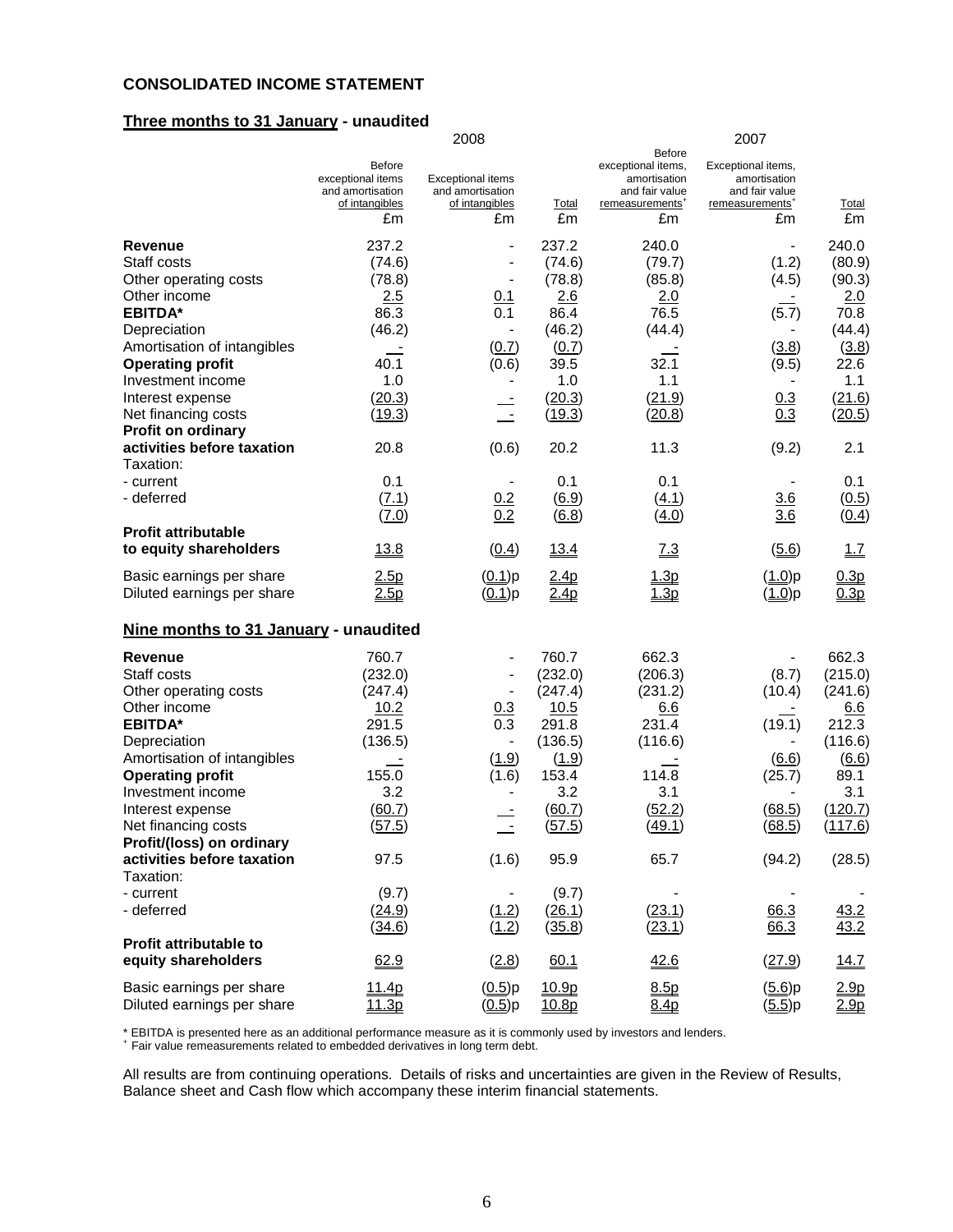## **CONSOLIDATED STATEMENT OF RECOGNISED INCOME AND EXPENSE**

|                                                              |              | Unaudited<br>Three months to |                              | Unaudited |
|--------------------------------------------------------------|--------------|------------------------------|------------------------------|-----------|
|                                                              | 31 January   |                              | Nine months to<br>31 January |           |
|                                                              | 2008         | 2007                         | 2008                         | 2007      |
|                                                              | £m           | £m                           | £m                           | £m        |
| Net profit for the period                                    | 13.4         | 1.7                          | 60.1                         | 14.7      |
| Tax on items taken directly to equity                        | (4.0)        | ٠                            | (0.5)                        |           |
| Foreign currency translation differences                     | <u>6.7</u>   | (3.3)                        | 1.3                          | (10.5)    |
| <b>Total recognised income</b><br>and expense for the period | <u> 16.1</u> | <u>(1.6)</u>                 | 60.9                         | 4.2       |

# **CONSOLIDATED MOVEMENTS IN EQUITY SHAREHOLDERS' FUNDS**

|                                                    |              | Unaudited<br>Three months to<br>31 January |            | Unaudited<br>Nine months to<br>31 January |
|----------------------------------------------------|--------------|--------------------------------------------|------------|-------------------------------------------|
|                                                    | 2008<br>£m   | 2007<br>£m                                 | 2008<br>£m | 2007<br>£m                                |
| Total recognised income and expense for the period | 16.1         | (1.6)                                      | 60.9       | 4.2                                       |
| Issue of ordinary shares, net of expenses          | 0.1          | 0.8                                        | 0.5        | 148.2                                     |
| Treasury shares purchased                          | (11.1)       |                                            | (11.1)     |                                           |
| Dividends paid                                     |              |                                            | (6.1)      | (4.0)                                     |
| Share based payments                               | 2.1          | 0.6                                        | 2.0        | $2.0^{\circ}$                             |
| Vesting of share awards                            | (1.6)        |                                            |            |                                           |
| Own shares acquired by ESOT                        | (0.7)        |                                            | (1.5)      | <u>(4.9)</u>                              |
| Net increase in equity shareholders' funds         | 4.9          | (0.2)                                      | 44.7       | 145.5                                     |
| Opening equity shareholders' funds                 | 436.5        | 404.0                                      | 396.7      | 258.3                                     |
| <b>Closing equity shareholders' funds</b>          | <u>441.4</u> | 403.8                                      | 441.4      | 403.8                                     |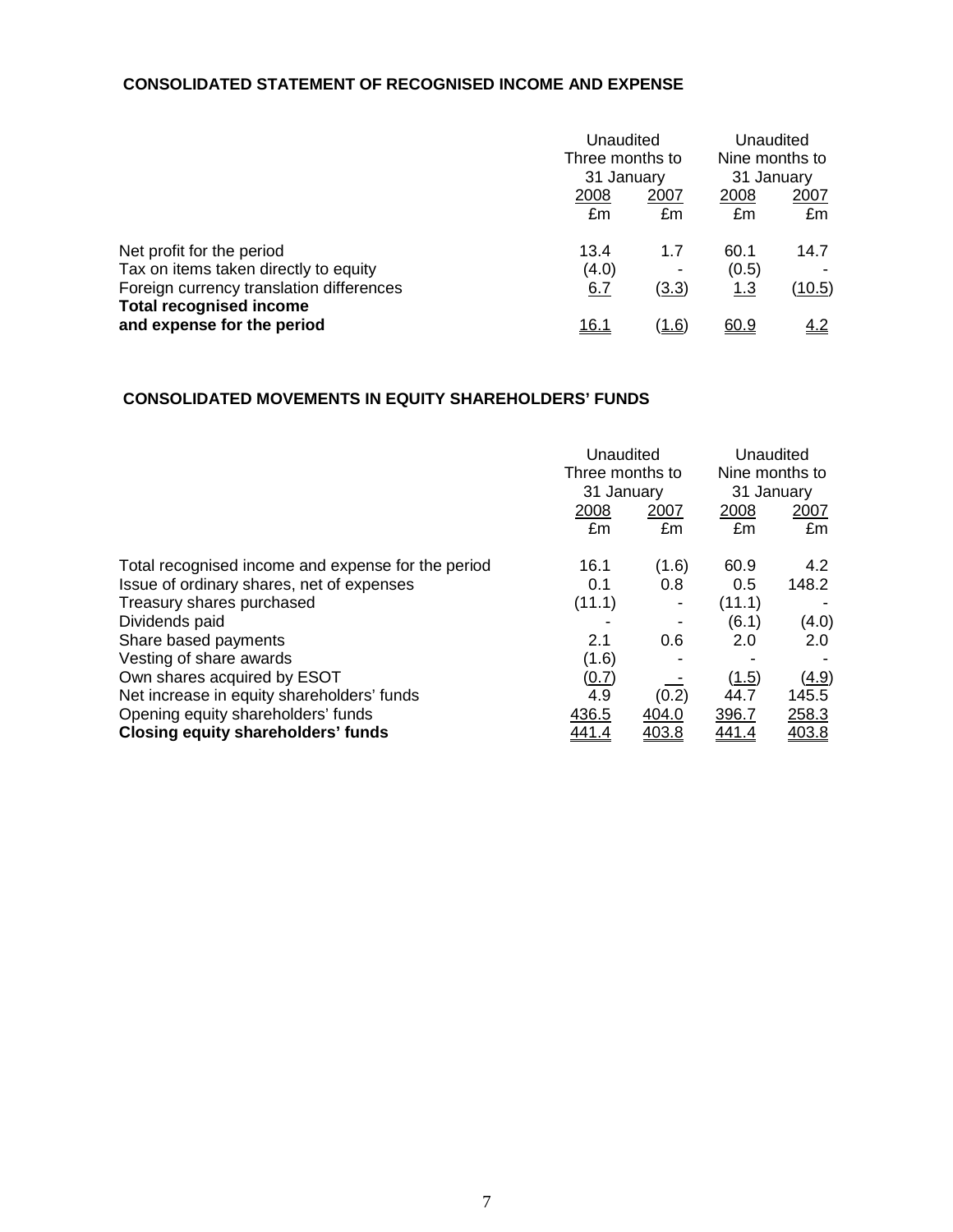## **CONSOLIDATED BALANCE SHEET**

|                                                                               | 2008           | Unaudited<br>31 January<br>2007 | Audited<br>30 April<br>2007 |  |
|-------------------------------------------------------------------------------|----------------|---------------------------------|-----------------------------|--|
| <b>Current assets</b>                                                         | £m             | £m                              | £m                          |  |
| Inventories                                                                   | 24.0           | 32.1                            | 24.2                        |  |
| Trade and other receivables                                                   | 161.1          | 158.1                           | 163.7                       |  |
| Current tax asset                                                             |                | 3.7                             | 2.0                         |  |
| Assets held for sale                                                          |                | 35.4                            | 10.3                        |  |
| Cash and cash equivalents                                                     | <u>2.0</u>     | <u>1.2</u>                      | <u>1.1</u>                  |  |
| <b>Non-current assets</b>                                                     | 187.1          | 230.5                           | 201.3                       |  |
| Property, plant and equipment                                                 |                |                                 |                             |  |
| - rental equipment                                                            | 1,037.7        | 946.1                           | 920.6                       |  |
| - other assets                                                                | 135.8          | 131.9                           | 127.4                       |  |
|                                                                               | 1,173.5        | 1,078.0                         | 1,048.0                     |  |
| Intangible assets - brand names and other acquired intangibles                | 8.7            | 15.9                            | 9.7                         |  |
| Goodwill<br>Deferred tax asset                                                | 292.7<br>25.6  | 288.5<br>41.5                   | 289.6<br>41.7               |  |
| Defined benefit pension fund surplus                                          | 5.9            | 2.4                             | 5.2                         |  |
|                                                                               | 1,506.4        | 1,426.3                         | 1,394.2                     |  |
|                                                                               |                |                                 |                             |  |
| <b>Total assets</b>                                                           | 1,693.5        | 1,656.8                         | 1,595.5                     |  |
| <b>Current liabilities</b>                                                    |                |                                 |                             |  |
| Trade and other payables                                                      | 134.9          | 152.5                           | 166.8                       |  |
| Current tax liability                                                         | 4.3            | 0.8                             | 0.7                         |  |
| Debt due in less than one year                                                | 7.8            | 9.5                             | 9.0                         |  |
| Provisions                                                                    | 12.4           | 14.9                            | 12.7                        |  |
| <b>Non-current liabilities</b>                                                | 159.4          | 177.7                           | 189.2                       |  |
| Debt due in more than one year                                                | 980.4          | 963.8                           | 908.0                       |  |
| Provisions                                                                    | 18.9           | 18.6                            | 19.6                        |  |
| Deferred tax liability                                                        | 93.4           | 92.9                            | 82.0                        |  |
|                                                                               | 1,092.7        | 1,075.3                         | <u>1,009.6</u>              |  |
| <b>Total liabilities</b>                                                      | <u>1,252.1</u> | 1,253.0                         | 1,198.8                     |  |
| <b>Equity shareholders' funds</b>                                             |                |                                 |                             |  |
| Share capital                                                                 | 56.2           | 55.9                            | 56.0                        |  |
| Share premium account                                                         | 3.6            | 2.7                             | 3.3                         |  |
| Non-distributable reserve                                                     | 90.7           | 90.7                            | 90.7                        |  |
| <b>Treasury shares</b>                                                        | (11.1)         |                                 |                             |  |
| Own shares held in treasury through the ESOT                                  | (7.2)          | (8.6)                           | (8.7)                       |  |
| Cumulative foreign exchange translation differences<br>Distributable reserves | (28.9)         | (27.7)                          | (30.2)<br>285.6             |  |
| <b>Total equity shareholders' funds</b>                                       | 338.1<br>441.4 | 290.8<br>403.8                  | 396.7                       |  |
|                                                                               |                |                                 |                             |  |
| Total liabilities and equity shareholders' funds                              | 1,693.5        | 1,656.8                         | 1,595.5                     |  |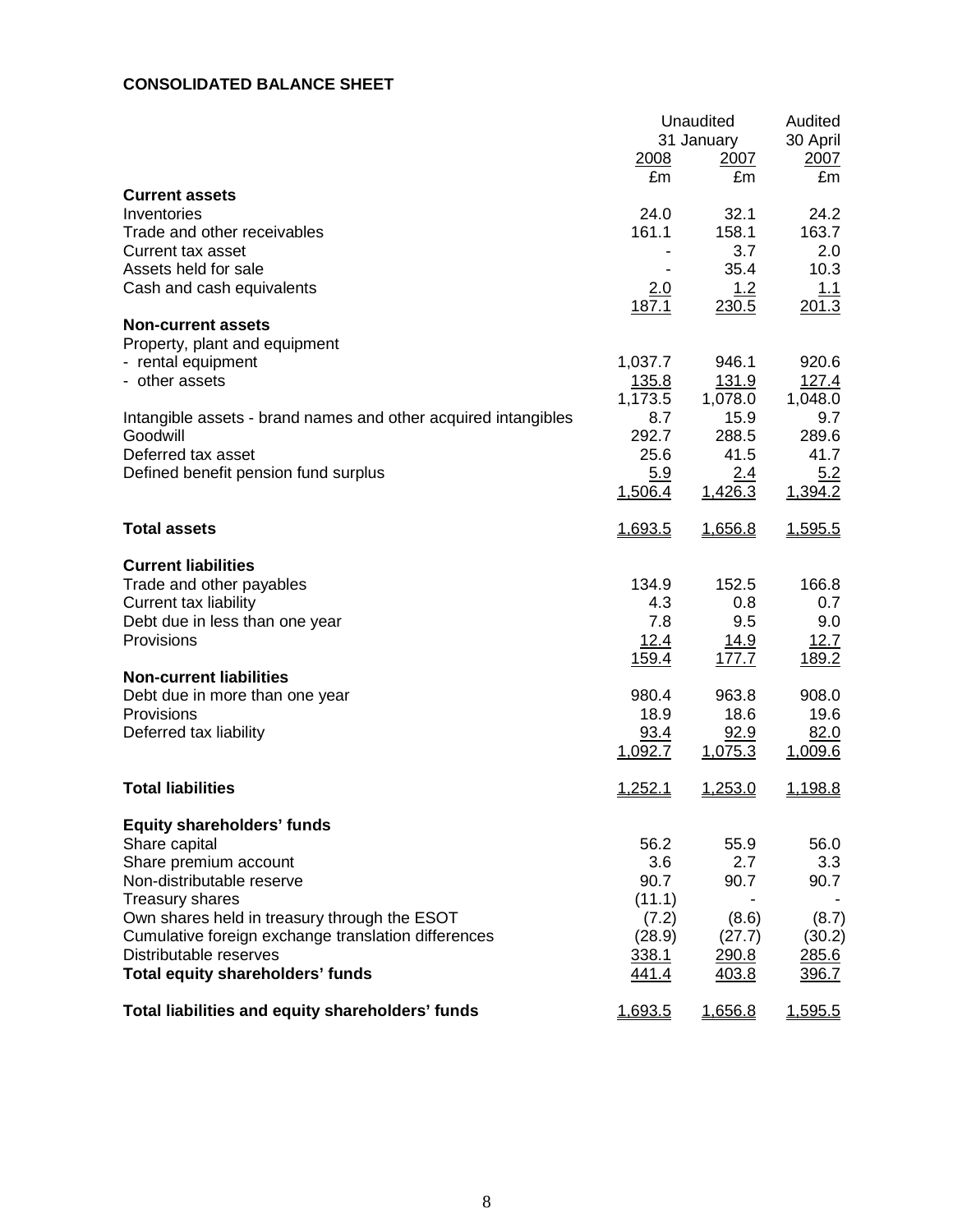## **CONSOLIDATED CASH FLOW STATEMENT**

|                                                                                                                                                                                                                                                                                                      | Unaudited |                                                                     |        |                                                               |  |
|------------------------------------------------------------------------------------------------------------------------------------------------------------------------------------------------------------------------------------------------------------------------------------------------------|-----------|---------------------------------------------------------------------|--------|---------------------------------------------------------------|--|
|                                                                                                                                                                                                                                                                                                      |           | Nine months to 31 January                                           |        |                                                               |  |
|                                                                                                                                                                                                                                                                                                      | 2008      |                                                                     | 2007   |                                                               |  |
|                                                                                                                                                                                                                                                                                                      | £m        | £m                                                                  | £m     | £m                                                            |  |
| Cash flows from operating activities<br>Cash generated from operations before exceptional items<br>Exceptional costs paid<br>Cash generated from operations<br>Financing costs paid before exceptional items                                                                                         | (44.9)    | 265.2<br>(8.1)<br>257.1                                             | (34.9) | 236.2<br>(9.7)<br>226.5                                       |  |
| Exceptional financing costs paid<br>Financing costs paid<br>Tax paid<br>Net cash from operating activities                                                                                                                                                                                           |           | (44.9)<br>(4.0)<br>208.2                                            | (49.8) | (84.7)<br>(6.0)<br>135.8                                      |  |
| Cash flows from investing activities<br>Acquisition of businesses<br>Payments for property, plant and equipment<br>Proceeds on sale of property, plant and equipment                                                                                                                                 |           | (5.9)<br>(322.4)                                                    |        | (327.1)<br>(265.6)                                            |  |
| and assets held for sale<br>Net cash used in investing activities                                                                                                                                                                                                                                    |           | 76.6<br>(251.7)                                                     |        | 42.0<br>(550.7)                                               |  |
| Cash flows from financing activities<br>Drawdown of loans<br>Redemption of loans<br>Capital element of finance lease payments<br>Purchase of own shares by the ESOT<br>Purchase of treasury shares<br>Dividends paid<br>Proceeds from issue of ordinary shares<br>Net cash from financing activities |           | 145.2<br>(77.2)<br>(5.4)<br>(1.5)<br>(11.1)<br>(6.1)<br>0.5<br>44.4 |        | 883.3<br>(599.5)<br>(8.0)<br>(4.9)<br>(4.0)<br>148.2<br>415.1 |  |
| Increase in cash and cash equivalents<br>Opening cash and cash equivalents                                                                                                                                                                                                                           |           | 0.9<br>1.1                                                          |        | 0.2<br>1.0                                                    |  |
| Effect of exchange rate changes<br>Closing cash and cash equivalents                                                                                                                                                                                                                                 |           | 2.0                                                                 |        | $\frac{1}{1.2}$                                               |  |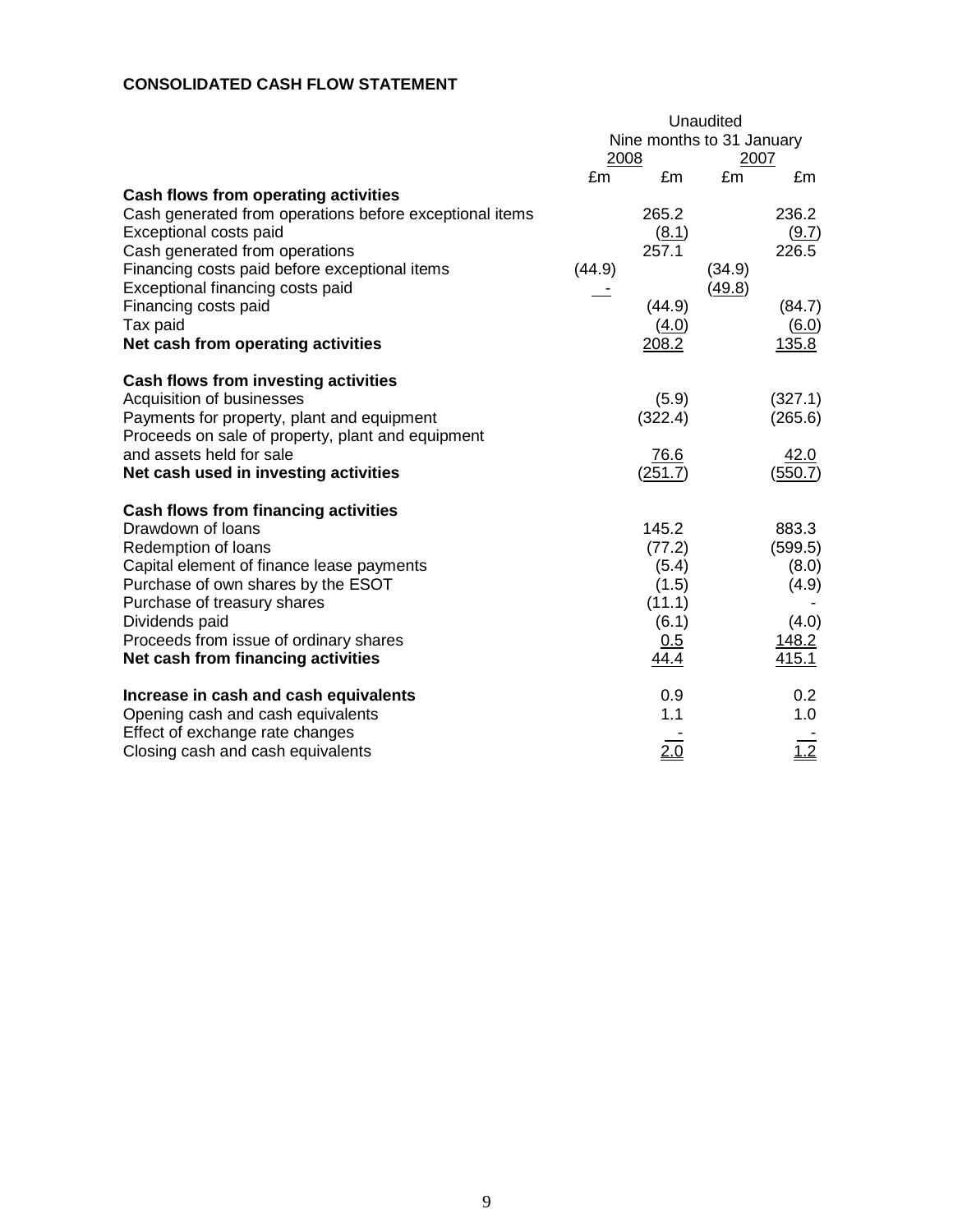#### 1. Basis of preparation

The condensed financial statements for the nine months ended 31 January 2008 were approved by the directors on 3 March 2008. They have been prepared in accordance with International Financial Reporting Standards ('IFRS') (including International Accounting Standard (IAS) 34, Interim Financial Reporting) and the accounting policies set out in the Group's Annual Report and Accounts for the year ended 30 April 2007. They are unaudited and do not constitute statutory accounts within the meaning of Section 240 of the Companies Act 1985.

The statutory accounts for the year ended 30 April 2007 were prepared in accordance with relevant IFRS and have been mailed to shareholders and filed with the Registrar of Companies. The auditors' report on those accounts was unqualified and did not contain a statement under section 237 of the Companies Act 1985.

The exchange rates used in respect of the US dollar are:

|                                              |         |                  | 2008         | 2007      |
|----------------------------------------------|---------|------------------|--------------|-----------|
| Average for the nine months ended 31 January |         |                  | 2.02         | 1.89      |
| At 31 January                                |         |                  | 1.99         | 1.96      |
|                                              |         |                  |              |           |
| Segmental analysis<br>2.                     |         | Operating        |              |           |
|                                              |         | profit before    | Exceptional  |           |
|                                              |         | exceptionals     | items and    | Operating |
|                                              | Revenue | and amortisation | amortisation | profit    |
| Three months to 31 January                   | £m      | £m               | £m           | £m        |
| 2008                                         |         |                  |              |           |
| Sunbelt                                      | 179.5   | 34.4             | (0.6)        | 33.8      |
| A-Plant                                      | 51.2    | 5.4              |              | 5.4       |
| Ashtead Technology                           | 6.5     | 2.1              |              | 2.1       |
|                                              |         |                  |              |           |

| Corporate costs           |       | (1.8)               |              | (1.8)               |
|---------------------------|-------|---------------------|--------------|---------------------|
|                           | 237.2 | <u>40.1</u>         | (0.6)        | 39.5                |
| 2007                      |       |                     |              |                     |
| Sunbelt                   | 186.8 | 29.8                | (9.0)        | 20.8                |
| A-Plant                   | 48.2  | 3.1                 | (0.3)        | 2.8                 |
| Ashtead Technology        | 5.0   | 1.1                 |              | 1.1                 |
| Corporate costs           |       | (1.9)               | (0.2)        | (2.1)               |
|                           | 240.0 | <u>32.1</u>         | (9.5)        | 22.6                |
| Nine months to 31 January |       |                     |              |                     |
| 2008                      |       |                     |              |                     |
| Sunbelt                   | 581.4 | 132.0               | (1.6)        | 130.4               |
| A-Plant                   | 159.7 | 21.9                |              | 21.9                |
| Ashtead Technology        | 19.6  | 7.3                 |              | 7.3                 |
| Corporate costs           |       | $\underline{(6.2)}$ |              | $\underline{(6.2)}$ |
|                           | 760.7 | 155.0               | <u>(1.6)</u> | 153.4               |
| 2007                      |       |                     |              |                     |
| Sunbelt                   | 506.3 | 102.1               | (25.2)       | 76.9                |
| A-Plant                   | 139.7 | 14.2                | (0.3)        | 13.9                |
| <b>Ashtead Technology</b> | 16.3  | 4.4                 |              | 4.4                 |
| Corporate costs           |       | (5.9)               | (0.2)        | (6.1)               |

662.3 114.8 (25.7) 89.1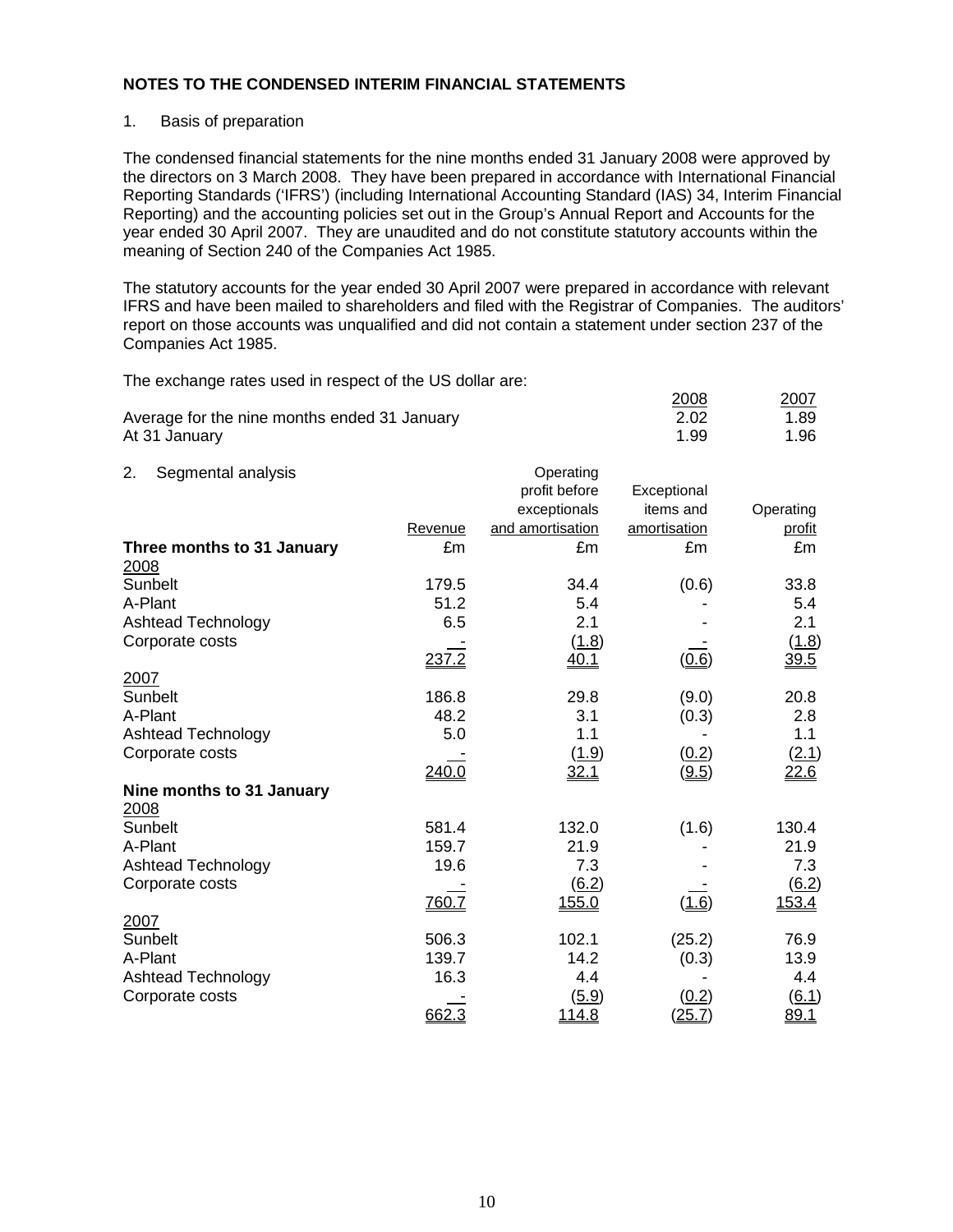# 3. Operating costs

|                                         | <b>Before</b> | 2008                     |        | <b>Before</b>    | 2007           |              |
|-----------------------------------------|---------------|--------------------------|--------|------------------|----------------|--------------|
|                                         | exceptional   | Exceptional              |        | exceptional      | Exceptional    |              |
|                                         | items and     | items and                |        | items and        | items and      |              |
|                                         | amortisation  | amortisation             | Total  | amortisation     | amortisation   | <u>Total</u> |
|                                         | £m            | £m                       | £m     | £m               | £m             | £m           |
| Three months to 31 January              |               |                          |        |                  |                |              |
| Staff costs:                            |               |                          |        |                  |                |              |
| <b>Salaries</b>                         | 67.4          |                          | 67.4   | 71.8             |                | 71.8         |
| Social security costs                   | 5.9           |                          | 5.9    | 6.4              |                | 6.4          |
| Other pension costs                     | 1.3           |                          | 1.3    | 1.5              |                | 1.5          |
| Redundancies and retention bonuses      |               |                          |        | $\equiv$<br>79.7 | 1.2<br>1.2     | 1.2          |
| Other operating costs:                  | 74.6          | $\equiv$                 | 74.6   |                  |                | 80.9         |
| Vehicle costs                           | 17.7          |                          | 17.7   | 17.3             |                | 17.3         |
| Spares, consumables & external repairs  | 12.9          |                          | 12.9   | 14.6             |                | 14.6         |
| <b>Facility costs</b>                   | 10.0          |                          | 10.0   | 14.1             | 0.1            | 14.2         |
| Other external charges                  | 38.2          |                          | 38.2   | 39.8             | 4.4            | 44.2         |
|                                         | 78.8          |                          | 78.8   | 85.8             | 4.5            | 90.3         |
| Other income:                           |               |                          |        |                  |                |              |
| Profit on disposal of fixed assets      | (2.5)         | (0.1)                    | (2.6)  | (2.0)            |                | (2.0)        |
| Depreciation and amortisation:          |               |                          |        |                  |                |              |
| Depreciation                            | 46.2          |                          | 46.2   | 44.4             |                | 44.4         |
| Amortisation of acquired intangibles    |               | 0.7                      | 0.7    |                  | 3.8            | 3.8          |
|                                         | 46.2          | 0.7                      | 46.9   | 44.4             | 3.8            | 48.2         |
|                                         | 197.1         | 0.6                      | 197.7  | 207.9            | 9.5            | 217.4        |
| Nine months to 31 January               |               |                          |        |                  |                |              |
| Staff costs:                            |               |                          |        |                  |                |              |
| <b>Salaries</b>                         | 210.6         |                          | 210.6  | 187.3            |                | 187.3        |
| Social security costs                   | 17.5          |                          | 17.5   | 15.3             |                | 15.3         |
| Other pension costs                     | 3.9           |                          | 3.9    | 3.7              |                | 3.7          |
| Redundancies and retention bonuses      |               |                          |        |                  | <u>8.7</u>     | 8.7          |
|                                         | 232.0         | $\overline{\phantom{a}}$ | 232.0  | 206.3            | 8.7            | 215.0        |
| Other operating costs:<br>Vehicle costs | 54.5          |                          | 54.5   | 48.9             |                | 48.9         |
| Spares, consumables & external repairs  | 42.1          |                          | 42.1   | 42.2             | $\blacksquare$ | 42.2         |
| Facility costs                          | 30.3          |                          | 30.3   | 34.5             | 4.1            | 38.6         |
| Other external charges                  | 120.5         |                          | 120.5  | 105.6            | 6.3            | <u>111.9</u> |
|                                         | 247.4         | $\equiv$                 | 247.4  | 231.2            | <u>10.4</u>    | 241.6        |
| Other income:                           |               |                          |        |                  |                |              |
| Profit on disposal of fixed assets      | (10.2)        | (0.3)                    | (10.5) | (6.6)            |                | (6.6)        |
| Depreciation and amortisation:          |               |                          |        |                  |                |              |
| Depreciation                            | 136.5         |                          | 136.5  | 116.6            |                | 116.6        |
| Amortisation of acquired intangibles    |               | 1.9                      | 1.9    |                  | 6.6            | 6.6          |
|                                         | 136.5         | 1.9                      | 138.4  | 116.6            | 6.6            | <u>123.2</u> |
|                                         | 605.7         | 1.6                      | 607.3  | 547.5            | 25.7           | 573.2        |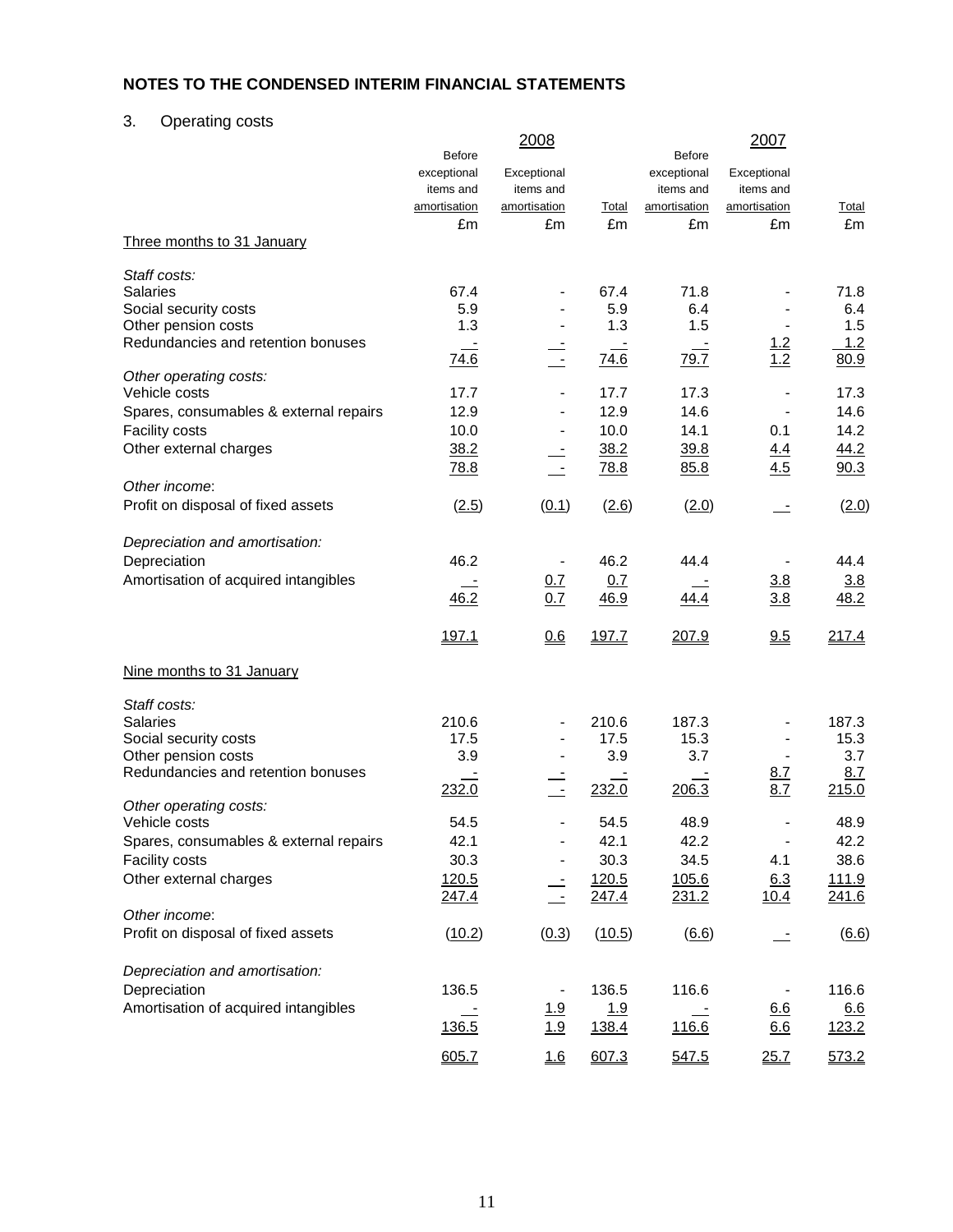4. Exceptional items, amortisation and fair value remeasurements related to embedded derivatives

'Exceptional items' are those items of financial performance that are material and non-recurring in nature. Amortisation relates to the periodic write off of acquired intangible assets. Non-cash fair value remeasurements relate to embedded derivatives within long term debt instruments. The Group believes these items should be disclosed separately within the consolidated income statement to assist in the understanding of the financial performance of the Group.Exceptional items, amortisation and fair value remeasurements are excluded from underlying profit and earnings per share and are set out below:

|                                                   | Three months to |       | Nine months to |               |  |
|---------------------------------------------------|-----------------|-------|----------------|---------------|--|
|                                                   | 31 January      |       |                | 31 January    |  |
|                                                   | 2008            | 2007  | 2008           | 2007          |  |
|                                                   | £m              | £m    | £m             | £m            |  |
| Senior note redemption costs                      |                 | (0.3) |                | 42.0          |  |
| Write off of deferred financing costs relating    |                 |       |                |               |  |
| to debt redeemed                                  |                 | (0.1) |                | 10.5          |  |
| Acquisition integration costs                     |                 | 3.1   |                | 16.1          |  |
| Rebranding costs                                  |                 | 2.1   |                | 2.5           |  |
| Profit on sale of UK property from closed sites   | (0.1)           |       | (0.3)          |               |  |
| Other costs                                       |                 | 0.6   |                | 1.1           |  |
| Taxation                                          |                 |       | <u>1.8</u>     | <u>(37.3)</u> |  |
| Total exceptional items                           | (0.1)           | 5.4   | 1.5            | 34.9          |  |
| Amortisation of acquired intangibles              | 0.7             | 3.8   | 1.9            | 6.6           |  |
| Fair value remeasurements of embedded             |                 |       |                |               |  |
| derivatives                                       |                 |       |                | 15.4          |  |
| Tax on exceptional items, amortisation and        |                 |       |                |               |  |
| fair value remeasurements of embedded derivatives | <u>(0.2)</u>    | (3.6) | <u>(0.6)</u>   | <u>(29.0)</u> |  |
|                                                   | 0.4             | 5.6   | 2.8            | 27.9          |  |

The items detailed in the table above are presented in the income statement as follows:

|                                          |            | Three months to<br>31 January |             | Nine months to<br>31 January |
|------------------------------------------|------------|-------------------------------|-------------|------------------------------|
|                                          | 2008<br>£m | 2007<br>£m                    | 2008<br>£m  | 2007<br>£m                   |
| Staff costs                              |            | 1.2                           |             | 8.7                          |
| Other operating costs                    |            | 4.5                           |             | 10.4                         |
| Other income                             | (0.1)      |                               | (0.3)       |                              |
| Amortisation of acquired intangibles     | 0.7        | 3.8                           | <u> 1.9</u> | 6.6                          |
| Charged in arriving at operating profit  | 0.6        | 9.5                           | 1.6         | 25.7                         |
| Net financing costs                      |            | (0.3)                         |             | <u>68.5</u>                  |
| Charged in arriving at profit before tax | 0.6        | 9.2                           | 1.6         | 94.2                         |
| Taxation                                 | (0.2)      | (3.6)                         | <u>1.2</u>  | <u>(66.3)</u>                |
|                                          | <u>0.4</u> | 5.6                           | 2.8         | 27.9                         |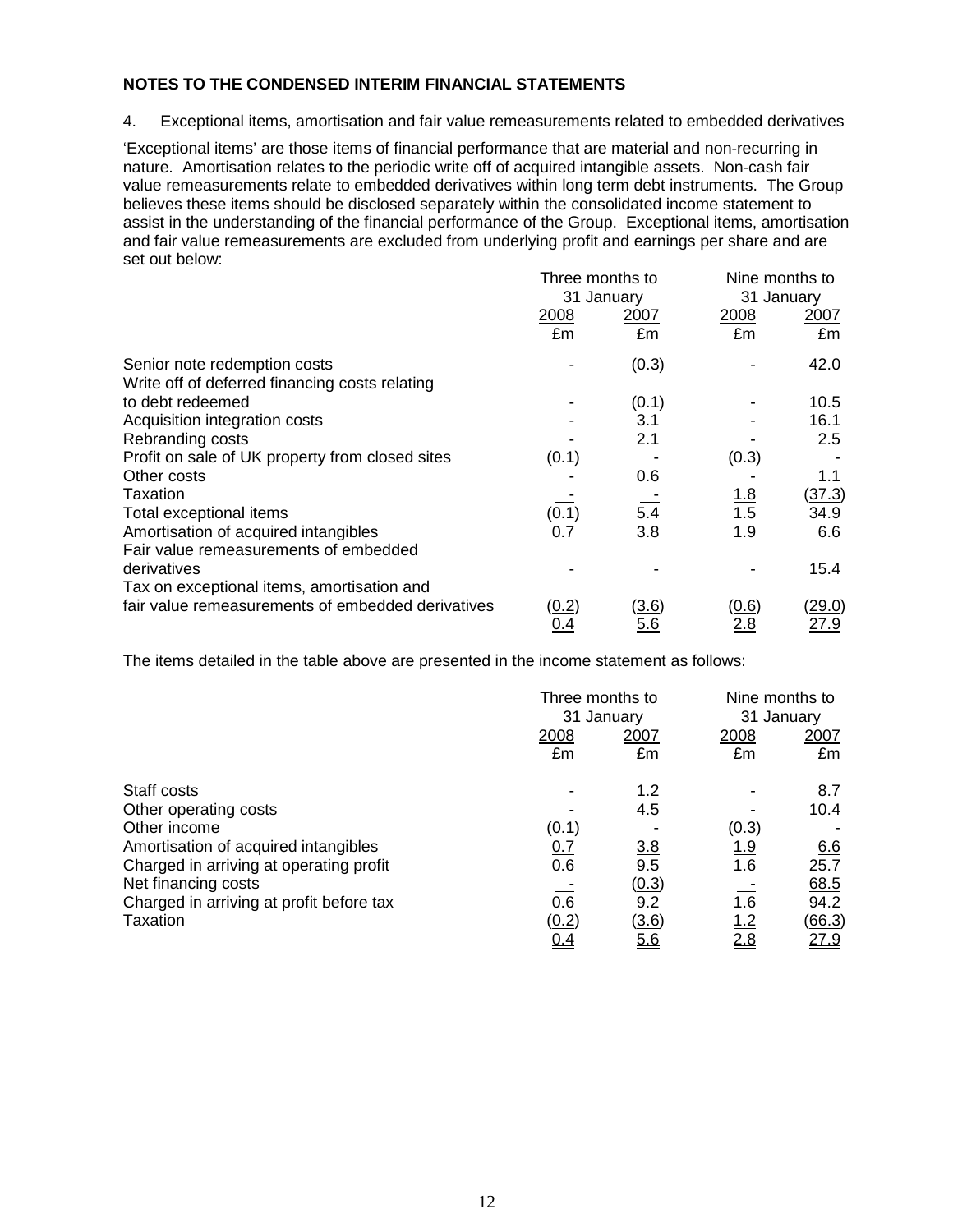5. Net financing costs

|                                                   |                   | Three months to   | Nine months to    |                    |  |
|---------------------------------------------------|-------------------|-------------------|-------------------|--------------------|--|
|                                                   |                   | 31 January        | 31 January        |                    |  |
|                                                   | 2008              | 2007              | 2008<br>2007      |                    |  |
|                                                   | £m                | £m                | £m                | £m                 |  |
| Investment income:                                |                   |                   |                   |                    |  |
| Interest and other financial income               |                   | 0.1               |                   | 0.1                |  |
| Expected return on assets of defined benefit      |                   |                   |                   |                    |  |
| pension plan                                      |                   |                   |                   |                    |  |
| Total investment income                           | $\frac{1.0}{1.0}$ | $\frac{1.0}{1.1}$ | $\frac{3.2}{3.2}$ | $\frac{3.0}{3.1}$  |  |
| Interest expense:                                 |                   |                   |                   |                    |  |
| Bank interest payable                             | 9.8               | 10.6              | 28.6              | 24.1               |  |
| Interest on second priority senior secured notes  | 8.7               | 9.3               | 26.4              | 22.6               |  |
| Interest payable on finance leases                | 0.2               | 0.5               | 0.9               | 1.2                |  |
| Non-cash unwind of discount on defined benefit    |                   |                   |                   |                    |  |
| pension plan liabilities                          | 0.7               | 0.7               | 2.2               | 2.0                |  |
| Non-cash unwind of discount on self               |                   |                   |                   |                    |  |
| insurance provisions                              | 0.4               | 0.1               | 0.9               | 0.4                |  |
| Amortisation of deferred costs of debt raising    | 0.5               | 0.7               | 1.7               | $\frac{1.9}{52.2}$ |  |
|                                                   | 20.3              | 21.9              | 60.7              |                    |  |
| Exceptional costs and fair value remeasurements   |                   |                   |                   |                    |  |
| of embedded derivatives in long term debt         |                   | (0.3)             |                   | 68.5               |  |
| Total interest expense                            | 20.3              | 21.6              | 60.7              | 120.7              |  |
| Net financing costs before exceptional items and  |                   |                   |                   |                    |  |
| fair value remeasurements of embedded derivatives | 19.3              | 20.8              | 57.5              | 49.1               |  |
| Net exceptional items and fair value              |                   |                   |                   |                    |  |
| remeasurements of embedded derivatives            |                   | (0.3)             |                   | 68.5               |  |
| Net financing costs                               | 19.3              | 20.5              | 57.5              | 117.6              |  |

#### 6. Taxation

The tax charge for the period has been computed using an estimated effective rate for the year of 40% in the US (2007 - 40%) and 31% in the UK (2007 - 22%) applied to the profit before tax and amortisation of acquired intangibles. The blended effective rate for the Group as a whole is 35%. In addition, an exceptional tax charge of £1.8m has been recognised in the nine months to reflect the reduction in the UK deferred tax asset which arises as a result of the reduction in the UK statutory corporation tax rate from 30% to 28% effective 1 April 2008 which was enacted in the 2007 Finance Act. In the prior year the Group recognised in full, as an exceptional profit, the previously unrecognised UK deferred tax asset of £37.3m.

The tax charge of £35.8m (2007 - credit of £43.2m) comprises a charge for current tax of £9.7m (2007 - £nil) and a charge for deferred tax of £26.1m (2007 - credit of £43.2m). £1.8m (2007 - £37.3m) relates to the exceptional item described above and the remaining charge relates to current year items and comprises of £20.8m (2007 - credit of £2.7m) relating to the US, £13.0m (2007 - credit of £3.2m) to the UK and £0.2m (2007 - £nil) to other jurisdictions.

## 7. Earnings per share

Basic and diluted earnings per share for the three and nine months ended 31 January 2008 have been calculated based on the profit for the relevant period and on the weighted average number of ordinary shares in issue during that period (excluding shares held by the ESOT over which dividends have been waived and shares held in treasury). Diluted earnings per share is computed using the result for the relevant period and the diluted number of shares (ignoring any potential issue of ordinary shares which would be anti-dilutive).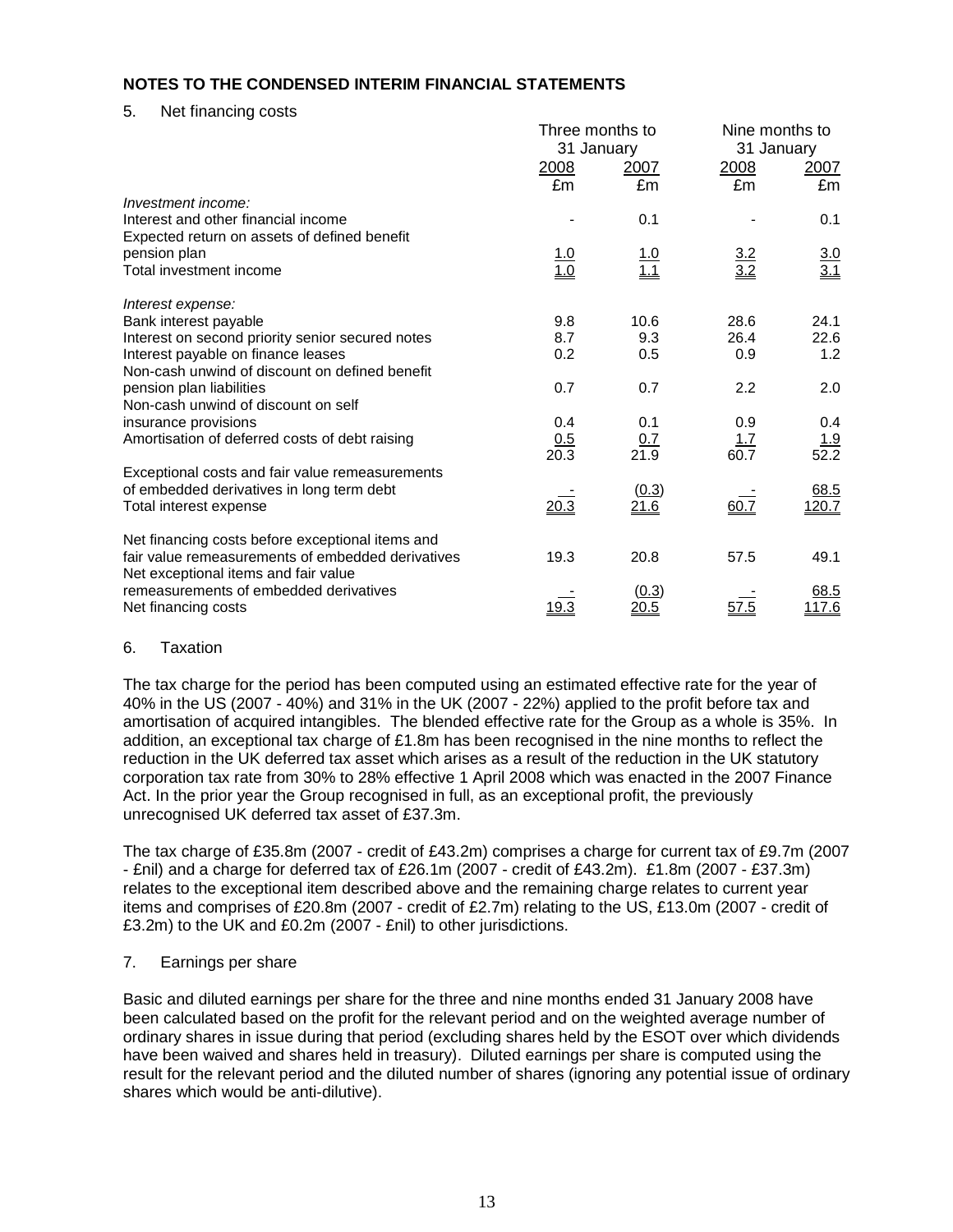## 7. Earnings per share (continued)

These are calculated as follows:

|                                                            | Three months to<br>31 January |                     | Nine months to<br>31 January |                                  |
|------------------------------------------------------------|-------------------------------|---------------------|------------------------------|----------------------------------|
|                                                            | 2008                          | 2007                | 2008                         | 2007                             |
| Profit for the financial period (£m)                       | <u>13.4</u>                   | 1.7                 | 60.1                         | <u>14.7</u>                      |
| Weighted average number of shares (m) - basic<br>- diluted | 551.6<br>552.6                | 550.5<br>557.0      | 552.1<br>555.0               | 499.7<br>506.4                   |
| Basic earnings per share<br>Diluted earnings per share     | <u>2.4p</u><br>2.4p           | <u>0.3p</u><br>0.3p | <u>10.9p</u><br>10.8p        | <u> 2.9p</u><br>2.9 <sub>p</sub> |

Underlying earnings per share (defined in any period as the earnings before exceptional items, amortisation of acquired intangibles and fair value remeasurements for that period divided by the weighted average number of shares in issue in that period) and cash tax earnings per share (defined in any period as underlying earnings before other deferred taxes divided by the weighted average number of shares in issue in that period) may be reconciled to the basic earnings per share as follows:

| Three months to<br>31 January |                  | Nine months to<br>31 January |                  |
|-------------------------------|------------------|------------------------------|------------------|
| 2008                          | 2007             | 2008                         | 2007             |
| 2.4p                          | 0.3p             | 10.9p                        | 2.9 <sub>p</sub> |
| 0.1 <sub>p</sub>              | 1.7p             | 0.6p                         | 18.9p            |
|                               | (0.7)p           | (0.1)p                       | (5.8)p           |
|                               |                  |                              | ( <u>7.5</u> )p  |
|                               |                  |                              | 8.5p             |
| <u>1.3p</u>                   | 0.8p             | 4.5p                         | 4.6p             |
| 3.8 <sub>p</sub>              | 2.1 <sub>p</sub> | <u>15.9p</u>                 | <u> 13.1p</u>    |
|                               | 2.5p             | 1.3p                         | 11.4p            |

#### 8. Dividends

During the period, a final dividend in respect of the year ended 30 April 2007 of 1.1p (2006 - 1.0p) per share was paid to shareholders.

## 9. Property, plant and equipment

|                          | 2008      | 2007           |                |                |
|--------------------------|-----------|----------------|----------------|----------------|
|                          | Rental    |                | Rental         |                |
|                          | equipment | Total          | equipment      | Total          |
| Net book value           | £m        | £m             | £m             | £m             |
| At 1 May                 | 920.6     | 1,048.0        | 559.9          | 646.7          |
| Exchange difference      | 3.3       | 3.7            | (35.9)         | (40.3)         |
| <b>Reclassifications</b> | (0.2)     | 0.1            | (0.4)          | (0.1)          |
| Additions                | 272.1     | 301.2          | 207.9          | 235.9          |
| Acquisitions             | 3.3       | 3.3            | 349.8          | 390.3          |
| <b>Disposals</b>         | (42.3)    | (46.3)         | (34.2)         | (37.9)         |
| Depreciation             | (119.1)   | <u>(136.5)</u> | <u>(101.0)</u> | <u>(116.6)</u> |
| At 31 January            | 1,037.7   | <u>1,173.5</u> | 946.1          | <u>1,078.0</u> |

During the period we reassessed the useful economic lives and residual values of the rental fleet which reduced the depreciation charge for the period by £1.7m.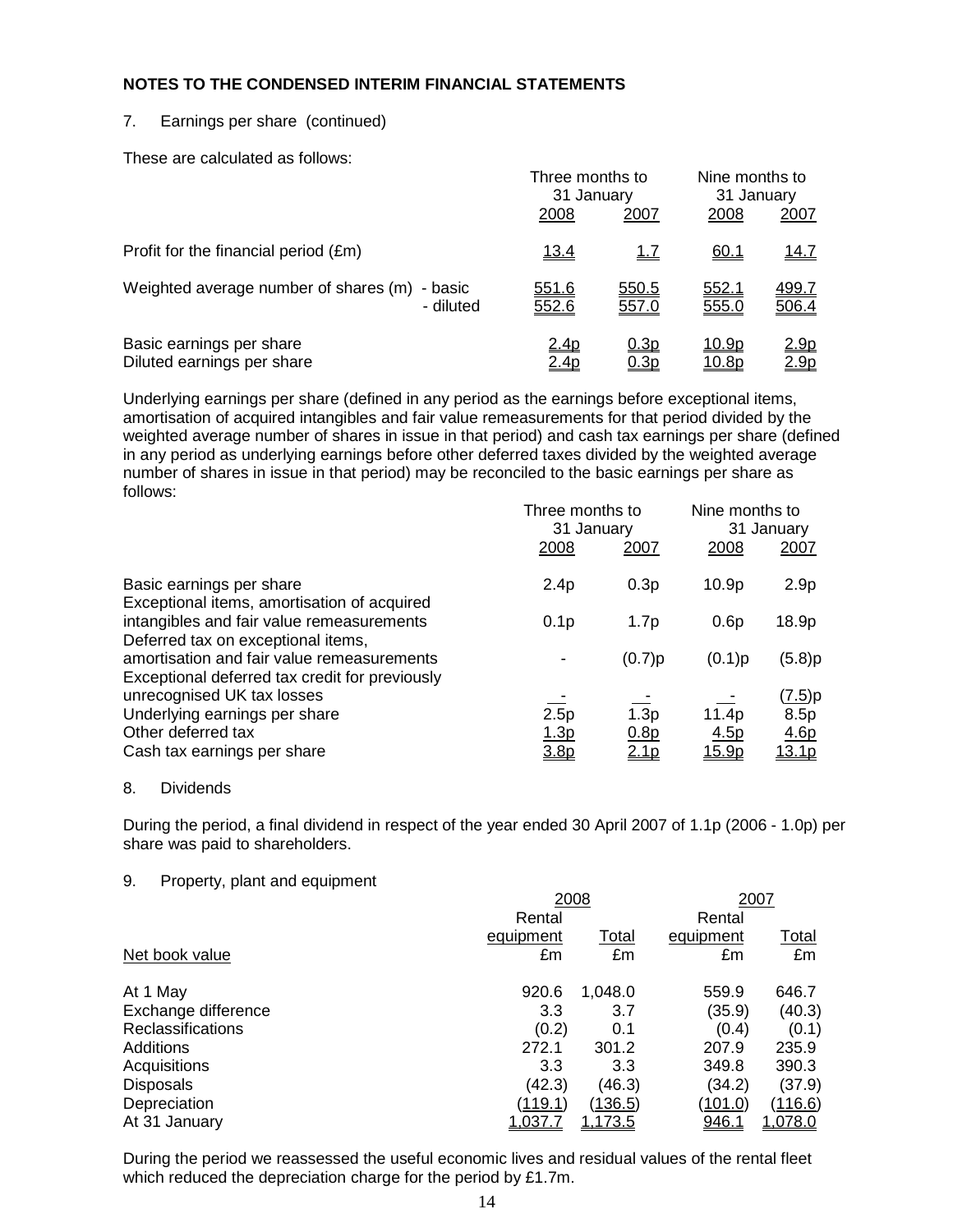## 10. Called up share capital

Ordinary shares of 10p each:

|                                    | 2008<br>Number | 2007<br>Number | 2008<br>£m  | 2007<br>£m  |
|------------------------------------|----------------|----------------|-------------|-------------|
| Authorised                         | 900.000.000    | 900.000.000    | <u>90.0</u> | <u>90.0</u> |
| Allotted, called up and fully paid | 561,572,726    | 559.215.991    | <u>56.2</u> | <u>55.9</u> |

Since 30 April 2007, 1,674,378 shares have been issued at an average price of 28.4p per share under the Company's share option plans raising £0.5m. In addition, during the period the Company has purchased 14,814,961 ordinary shares of 10p each at a total cost of £11.1m, which are held as treasury shares.

## 11. Statement of changes in shareholders' equity

|                              | ັ<br>Share<br>capital<br>£m | Share<br>premium<br>£m   | Treasury<br>stock<br>£m | Non<br>distributable<br>reserves<br>£m | Own<br>shares<br>held in<br>treasury<br>(ESOT)<br>£m | Cumulative<br>foreign<br>exchange<br>translation<br>differences<br>£m | Distributable<br>reserves<br>£m | Total<br>£m | 31<br>January<br>2007<br>£m |
|------------------------------|-----------------------------|--------------------------|-------------------------|----------------------------------------|------------------------------------------------------|-----------------------------------------------------------------------|---------------------------------|-------------|-----------------------------|
| Total recognised             |                             |                          |                         |                                        |                                                      |                                                                       |                                 |             |                             |
| income and expense           |                             |                          |                         |                                        |                                                      | 1.3                                                                   | 59.6                            | 60.9        | 4.2                         |
| Shares issued                | 0.2                         | 0.3                      |                         |                                        |                                                      |                                                                       |                                 | 0.5         | 148.2                       |
| Treasury shares purchased    |                             | $\overline{\phantom{a}}$ | (11.1)                  |                                        |                                                      | -                                                                     |                                 | (11.1)      |                             |
| Dividends paid               |                             |                          |                         |                                        |                                                      | -                                                                     | (6.1)                           | (6.1)       | (4.0)                       |
| Share based payments         |                             |                          |                         |                                        |                                                      | ۰                                                                     | 2.0                             | 2.0         | 2.0                         |
| Vesting of share awards      |                             |                          |                         |                                        | 3.0                                                  | ٠                                                                     | (3.0)                           |             |                             |
| Own shares purchased         |                             |                          |                         |                                        | (1.5)                                                |                                                                       |                                 | (1.5)       | (4.9)                       |
| Net changes in               |                             |                          |                         |                                        |                                                      |                                                                       |                                 |             |                             |
| shareholders' equity         | 0.2                         | 0.3                      | (11.1)                  |                                        | 1.5                                                  | 1.3                                                                   | 52.5                            | 44.7        | 145.5                       |
| Opening shareholders' equity | 56.0                        | 3.3                      |                         | 90.7                                   | (8.7)                                                | (30.2)                                                                | 285.6                           | 396.7       | 258.3                       |
| Closing shareholders' equity | 56.2                        | 3.6                      | (11.1)                  | 90.7                                   | (7.2)                                                | (28.9)                                                                | 338.1                           | 441.4       | 403.8                       |

#### 12. Notes to the cash flow statement

|                                                         | Nine months to |               |
|---------------------------------------------------------|----------------|---------------|
|                                                         | 31 January     |               |
|                                                         | <u>2008</u>    | <u> 2007 </u> |
| a) Cash flow from operating activities                  | £m             | £m            |
| Operating profit                                        | 153.4          | 89.1          |
| Depreciation and amortisation                           | 138.4          | 123.2         |
| <b>Exceptional items</b>                                | (0.3)          | <u>19.1</u>   |
| EBITDA before exceptional items                         | 291.5          | 231.4         |
| Profit on disposal of property, plant and equipment     | (10.2)         | (6.6)         |
| Decrease in inventories                                 | 0.4            | 9.4           |
| (Increase)/decrease in trade and other receivables      | (7.6)          | 6.4           |
| Decrease in trade and other payables                    | (11.8)         | (6.1)         |
| Exchange differences                                    | 1.0            | (0.1)         |
| Other non-cash movements                                | <u>1.9</u>     | <u> 1.8</u>   |
| Cash generated from operations before exceptional items | <u> 265.2</u>  | 236.2         |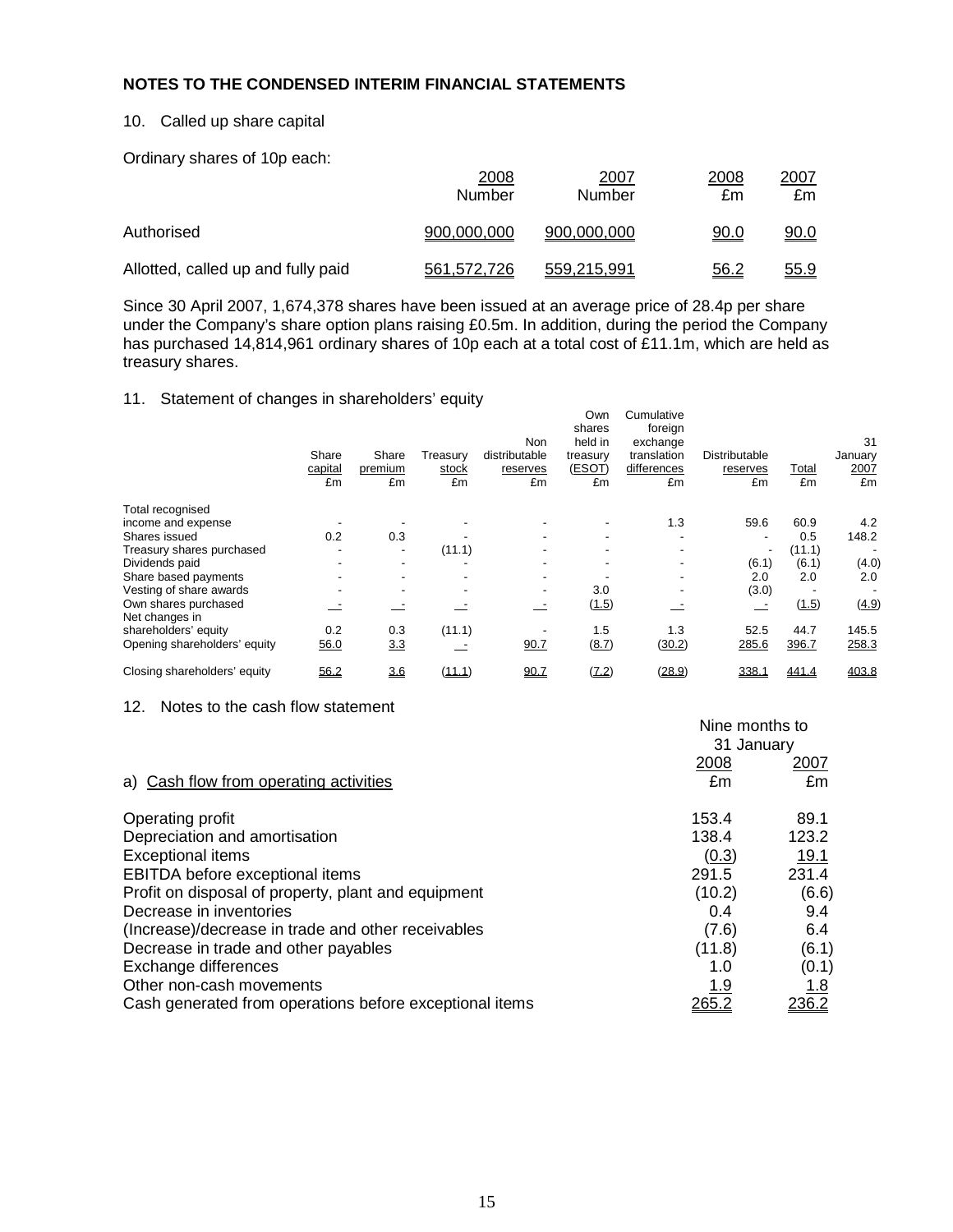#### 12. Notes to the cash flow statement (continued)

| b) Analysis of net debt                 |            |                 |            |                 |                |
|-----------------------------------------|------------|-----------------|------------|-----------------|----------------|
|                                         | 1 May      | Exchange        | Cash       | Non-cash        | 31 January     |
|                                         | 2007<br>£m | movement<br>£m  | flow<br>£m | movements<br>£m | 2008<br>£m     |
|                                         |            |                 |            |                 |                |
| Cash                                    | (1.1)      |                 | (0.9)      |                 | (2.0)          |
| Debt due within 1 year                  | 9.0        |                 | (5.4)      | 4.2             | 7.8            |
| Debt due after 1 year                   | 908.0      |                 | 68.0       | (2.4)           | 980.4          |
| Total net debt                          | 915.9      | $rac{6.8}{6.8}$ | 61.7       | <u>1.8</u>      | <u>986.2</u>   |
|                                         |            |                 |            |                 | Nine months to |
|                                         |            |                 |            |                 | 31 January     |
|                                         |            |                 |            | 2008            | <u>2007</u>    |
| c) Reconciliation to net debt           |            |                 |            | £m              | £m             |
| Increase in cash in the period          |            |                 |            | (0.9)           | (0.2)          |
| Increase in debt through cash flow      |            |                 |            | 62.6            | 275.8          |
| Change in net debt from cash flows      |            |                 |            | 61.7            | 275.6          |
| Debt acquired                           |            |                 |            |                 | 232.8          |
| Exchange difference                     |            |                 |            | 6.8             | (44.7)         |
| Non-cash movements:                     |            |                 |            |                 |                |
| - deferred costs of debt raising        |            |                 |            | 1.7             | 12.4           |
| - capital element of new finance leases |            |                 |            | <u>0.1</u>      | 2.4            |
| Movement in net debt in the period      |            |                 |            | 70.3            | 478.5          |
| Opening net debt                        |            |                 |            | 915.9           | 493.6          |
| Closing net debt                        |            |                 |            | 986.2           | <u>972.1</u>   |

#### 13. Acquisitions

In November 2007, A-Plant acquired the in-house site accommodation rental fleet of one of its customers and entered into a five year sole supply agreement to provide that customer's site accommodation needs. The consideration paid of £5.9m has been allocated between the fair value of the acquired assets (£3.5m), the intangible asset relating to the supply contract (£1.0m) and goodwill (£1.4m).

14. Contingent liabilities and contingent assets

There have been no significant changes in contingent liabilities from those reported at 30 April 2007. The Group remains subject to periodic legal claims in the ordinary course of its business. However, the claims outstanding at 31 January 2008 are not expected to have a significant impact on the Group's financial position.

As part of the NationsRent acquisition, the Group has agreed to pay deferred contingent consideration of up to \$89m. The amount of the deferred contingent consideration is linked to the Company's share price performance over the three years from 1 September 2006 to 31 August 2009. In the event that the Company's share price (measured on a five day average basis) rises by more than 22.2% above the reference price of 204p (as adjusted for the bonus element of the rights issue), contingent consideration becomes payable at the rate of \$5m for every additional 1% rise in the share price up to a maximum of 40% above the reference price. Accordingly, deferred contingent consideration starts to become payable when the Company's share price reaches 250p with the maximum \$89m being payable at 286p. The contingent consideration is payable on a quarterly basis in cash. It is not practicable to estimate reliably the amount of contingent consideration which will become payable and accordingly no provision has been made.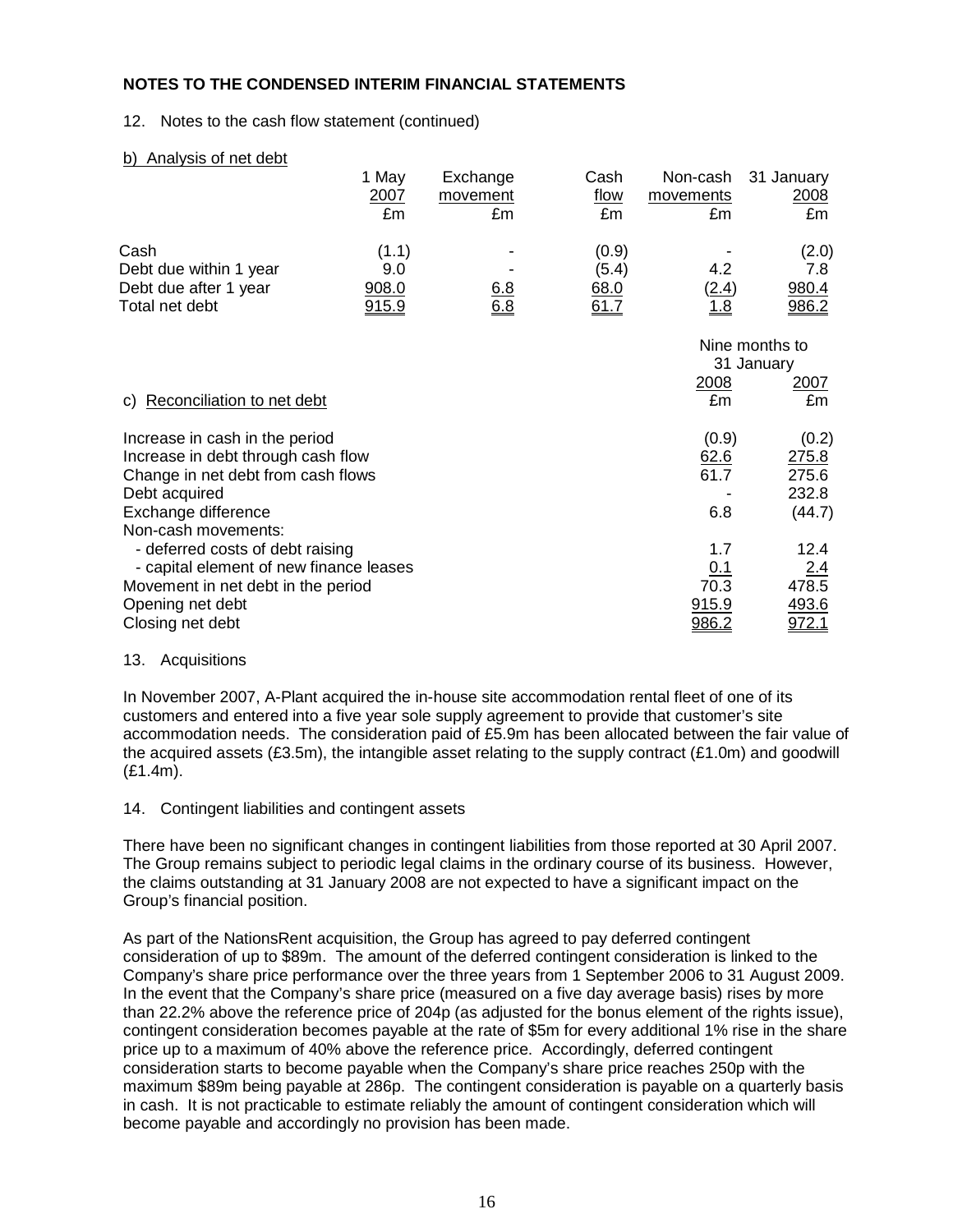## **REVIEW OF RESULTS, BALANCE SHEET AND CASH FLOW**

## **Results**

## Segmental results

Divisional results before exceptional items and amortisation of acquired intangibles for the three months and nine months ended 31 January 2008 are summarised below:

|                                                  | Revenue |       | <b>EBITDA</b> |                    | Operating profit    |                     |
|--------------------------------------------------|---------|-------|---------------|--------------------|---------------------|---------------------|
| Three months to 31 January                       | 2008    | 2007  | 2008          | 2007               | 2008                | 2007                |
| Sunbelt in \$m                                   | 362.7   | 361.5 | <u>137.2</u>  | <u>121.9</u>       | 69.4                | 58.1                |
| Sunbelt in £m                                    | 179.5   | 186.8 | 67.9          | 62.7               | 34.4                | 29.8                |
| A-Plant                                          | 51.2    | 48.2  | 16.6          | 13.2               | 5.4                 | 3.1                 |
| <b>Ashtead Technology</b>                        | 6.5     | 5.0   | 3.6           | 2.4                | 2.1                 | 1.1                 |
| Group central costs                              |         |       | (1.8)         | (1.8)              | (1.8)               | (1.9)               |
|                                                  | 237.2   | 240.0 | 86.3          | $\underline{76.5}$ | 40.1                | 32.1                |
| Net financing costs                              |         |       |               |                    | (19.3)              | (20.8)              |
| Profit before tax, exceptionals and amortisation |         |       |               |                    | 20.8                | 11.3                |
| Exceptional income/(costs)                       |         |       |               |                    | 0.1                 | (5.4)               |
| Amortisation                                     |         |       |               |                    | (0.7)               | $\frac{(3.8)}{2.1}$ |
| Profit before taxation                           |         |       |               |                    | 20.2                |                     |
| Nine months to 31 January                        |         |       |               |                    |                     |                     |
| Sunbelt in \$m                                   | 1,171.8 | 958.5 | 467.7         | 352.2              | 266.0               | 193.3               |
| Sunbelt in £m                                    | 581.4   | 506.3 | 232.0         | 186.0              | 132.0               | 102.1               |
| A-Plant                                          | 159.7   | 139.7 | 54.2          | 43.2               | 21.9                | 14.2                |
| <b>Ashtead Technology</b>                        | 19.6    | 16.3  | 11.5          | 8.0                | 7.3                 | 4.4                 |
| Group central costs                              |         |       | (6.2)         | (5.8)              | $\underline{(6.2)}$ | (5.9)               |
|                                                  | 760.7   | 662.3 | <u>291.5</u>  | 231.4              | 155.0               | 114.8               |
| Net financing costs                              |         |       |               |                    | <u>(57.5)</u>       | (49.1)              |
| Profit before tax, exceptionals and amortisation |         |       |               |                    | 97.5                | 65.7                |
| Exceptional income/(costs)                       |         |       |               |                    | 0.3                 | (87.6)              |
| Amortisation                                     |         |       |               |                    | (1.9)               | $\underline{(6.6)}$ |
| Profit/(loss) before taxation                    |         |       |               |                    | 95.9                | (28.5)              |

In the quarter ended 31 January 2008 revenue decreased 1.2% to £237.2m (2007 - £240.0m) but increased 2.2% at constant rates. This reflects the limiting effect of the weak dollar which, in the third quarter, declined 7.2% from \$1.88 = £1 a year ago to  $$2.02 = £1$ . EBITDA grew by 12.9% to £86.3m (2007 - £76.5m) and underlying operating profit increased 25.1% to £40.1m (2007 - £32.1m) reflecting margin growth in all three operating divisions. Profit before tax, exceptionals and amortisation for the quarter increased to £20.8m (2007- £11.3m) and, after exceptional items and amortisation, the profit before tax for the quarter was £20.2m (2007- £2.1m).

For the nine months ended 31 January 2008 revenue increased 14.9% to £760.7m (2007 - £662.3m). This reflects the contribution from NationsRent since 31 August 2006 as well as the limiting effect of the weak dollar which, in the nine months, declined 6.5% from \$1.89 = £1 a year ago to \$2.02 = £1. Underlying EBITDA grew 26.0% to £291.5m (2007 - £231.4m) and operating profit increased 35.1% to £155.0m (2007 - £114.8m) reflecting the inclusion of the acquired NationsRent business throughout the period this year but only for five months in the prior year and the margin improvement delivered in all three divisions. Profit before tax, exceptionals and amortisation for the nine months was £97.5m (2007 - £65.7m) and, after exceptional items and amortisation, the profit before tax was £95.9m (2007 - loss of £28.5m).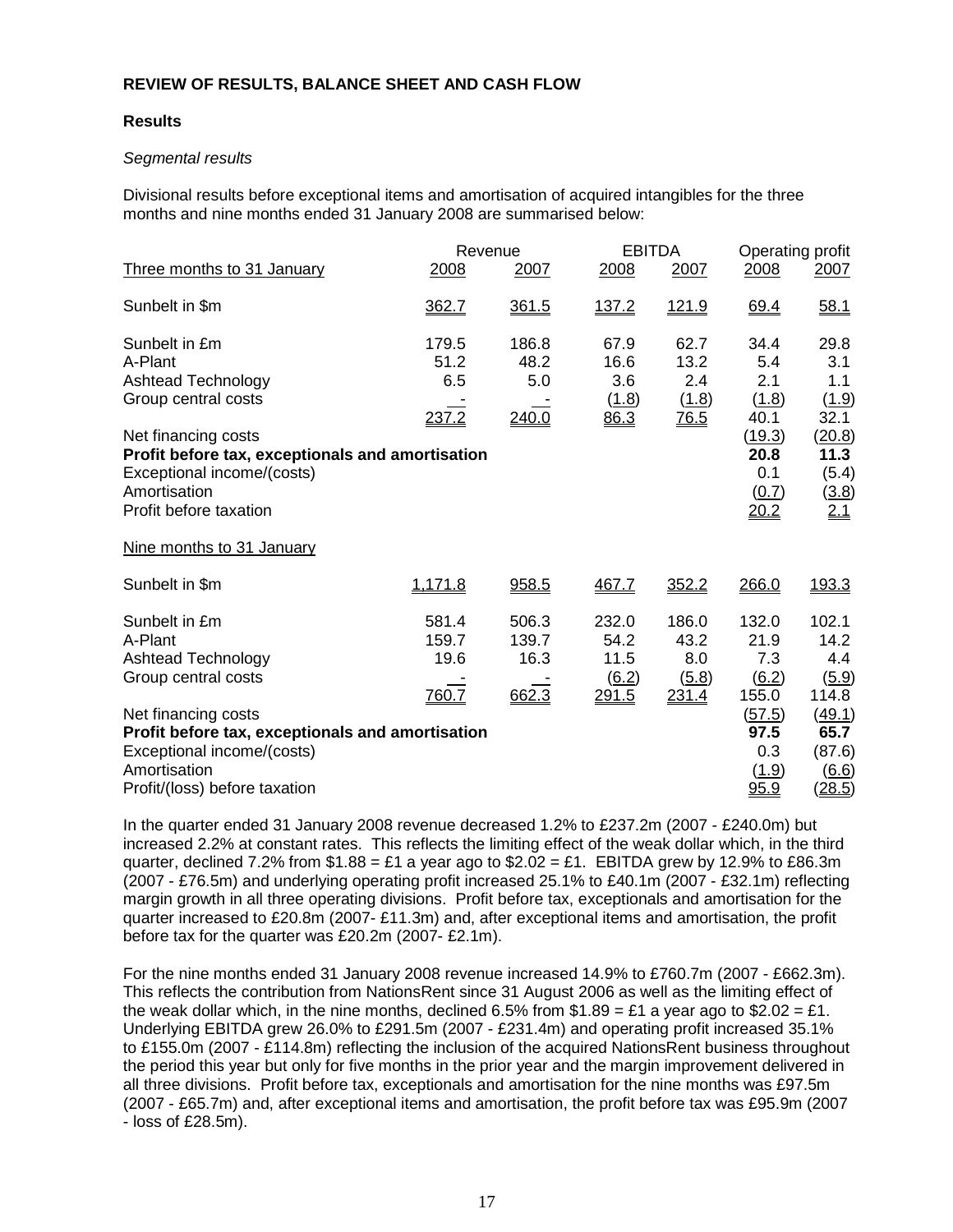#### **Balance sheet**

Capital expenditure in the nine months was £301.2m (2007 - £235.9) of which £272.1m (2007 - £207.9) was invested in the rental fleet. Expenditure on rental equipment was 90.3% of total capital expenditure with the balance relating to the delivery vehicle fleet, property improvements and to computer equipment. Capital expenditure by division was as follows:

|                                                      |              | 2007         |              |               |
|------------------------------------------------------|--------------|--------------|--------------|---------------|
|                                                      | Growth       | Maintenance  | <b>Total</b> | <b>Total</b>  |
| Sunbelt in \$m                                       | <u>177.2</u> | <u>161.0</u> | 338.2        | 279.7         |
| Sunbelt in £m                                        | 89.2         | 81.0         | 170.2        | 142.9         |
| A-Plant                                              | 31.5         | 63.1         | 94.6         | 57.4          |
| Ashtead Technology                                   | 5.5          | <u>1.8</u>   | 7.3          | 7.6           |
| Total rental equipment                               | 126.2        | 145.9        | 272.1        | 207.9         |
| Delivery vehicles, property improvements & computers |              |              | <u>29.1</u>  | 28.0          |
| Total additions                                      |              |              | <u>301.2</u> | <u> 235.9</u> |

£126.2m of the rental equipment capital expenditure was invested for growth with £145.9m spent on replacing existing fleet. The growth proportion is estimated on the basis of the assumption that maintenance capital expenditure in any period is equal to the original cost of equipment sold.

The average age of the Group's serialised rental equipment, which constitutes the substantial majority of our fleet, at 31 January 2008 was 29 months (2007 - 31 months) on a net book value basis. Sunbelt's fleet had an average age of 31 months (2007 - 32 months) comprising 35 months for aerial work platforms which have a longer life and 27 months for the remainder of its fleet and A-Plant's fleet had an average age of 22 months (2007 - 30 months).

The original cost of the Group's rental fleet and the dollar utilisation for the twelve months ended 31 January 2008 are shown below:

|                                                | Rental fleet at original cost             |                                           |                                           | LTM rental                     | Dollar            |
|------------------------------------------------|-------------------------------------------|-------------------------------------------|-------------------------------------------|--------------------------------|-------------------|
|                                                | 31 January 2008                           | 30 April 2007                             | LTM average                               | revenues                       | utilisation       |
| Sunbelt in \$m                                 | 2,323                                     | 2,147                                     | <u>2,252</u>                              | <u>1,411</u>                   | 63%               |
| Sunbelt in £m<br>A-Plant<br>Ashtead Technology | 1,168<br>357<br><u>46</u><br><u>1,571</u> | 1,074<br>321<br><u>39</u><br><u>1,434</u> | 1.117<br>337<br><u>42</u><br><u>1,496</u> | 700<br>204<br>25<br><u>929</u> | 63%<br>61%<br>59% |

Dollar utilisation is defined as rental and rental related revenues divided by average fleet at original (or "first") cost. Dollar utilisation at Sunbelt for the twelve months ended 31 January 2008 improved to 63% from a pro forma figure of 62% in the year ended 30 April 2007 as Sunbelt focused on improving the previously low dollar utilisation in the acquired NationsRent profit centres. Dollar utilisation of 61% at A-Plant reflects the lower pricing (relative to equipment cost) prevalent in the competitive UK market and its higher physical utilisation.

#### Trade receivables

Receivable days at 31 January 2008 were 49 days (2007 - 47 days). The bad debt charge for the nine months ended 31 January 2008 as a percentage of total turnover was 0.8% (2007 - 0.7%).

#### Trade and other payables

Group payable days were 60 days in 2008 (2007 - 68 days). Capital expenditure related payables at 31 January 2008 totalled £25.3m (2007 - £32.7m). Payment periods for purchases other than rental equipment vary between 7 and 45 days and for rental equipment between 30 and 120 days.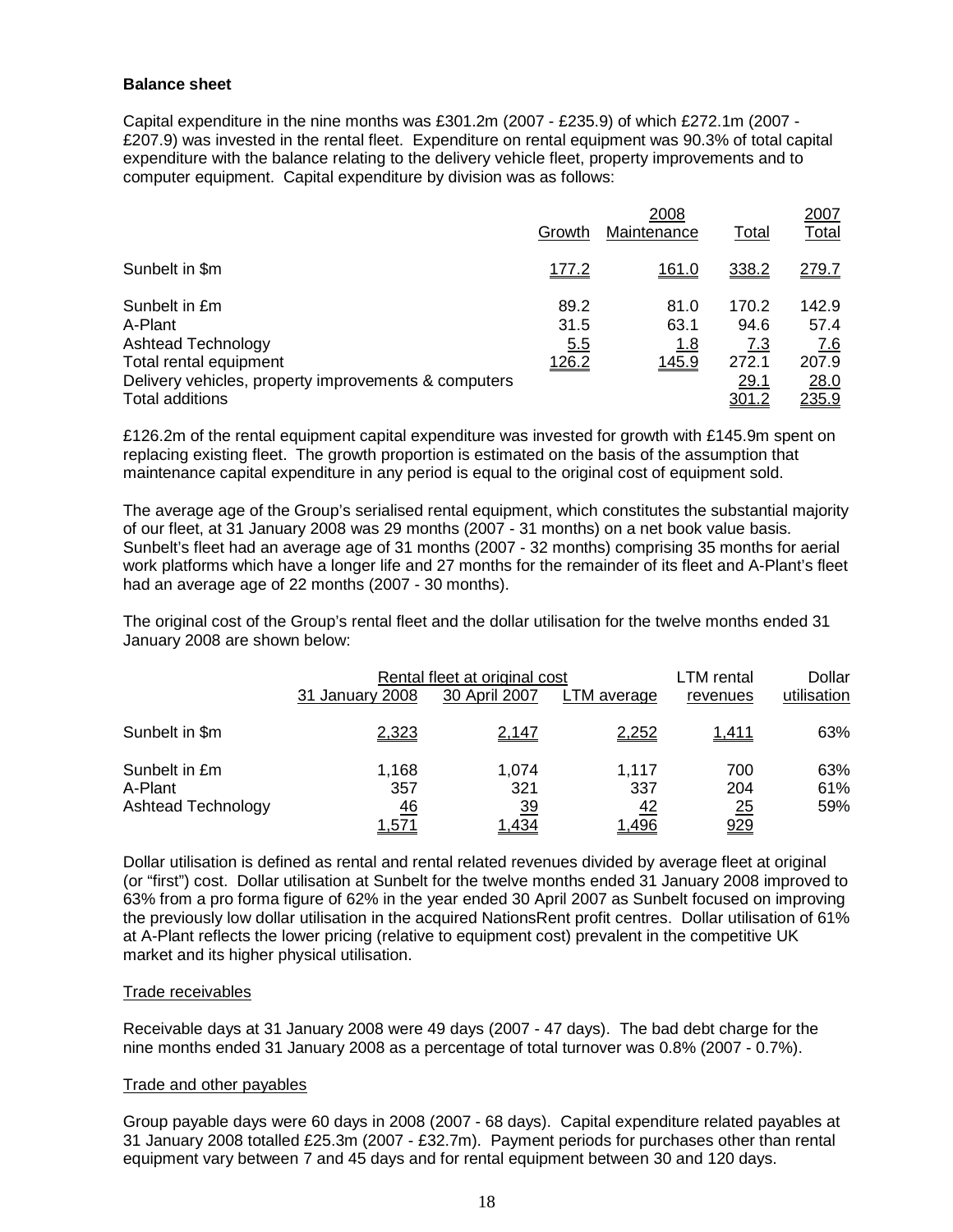#### **Cash flow and net debt**

Free cash flow (defined as the net cash inflow from operations less net maintenance capital expenditure, financing costs paid and tax paid) is summarised below:

|                                                | 2008<br>£m          | Nine months to<br>31 January<br>2007<br>£m | LTM to<br>31 January<br>2008<br>£m | Year to<br>30 April<br>2007<br>£m |
|------------------------------------------------|---------------------|--------------------------------------------|------------------------------------|-----------------------------------|
| <b>EBITDA before exceptional items</b>         | <u>291.5</u>        | 231.4                                      | 370.4                              | 310.3                             |
| <b>Cash inflow from operations</b>             |                     |                                            |                                    |                                   |
| before exceptional items                       | 265.2               | 236.2                                      | 348.3                              | 319.3                             |
| Cash efficiency ratio*                         | 91.0%               | 102.1%                                     | 94.0%                              | 102.9%                            |
| Maintenance rental capital expenditure         | (172.9)             | (119.0)                                    | (267.0)                            | (213.1)                           |
| Non-rental capital expenditure                 | (28.7)              | (26.2)                                     | (34.8)                             | (32.3)                            |
| Proceeds from sale of used rental equipment    | 76.6                | 42.0                                       | 113.1                              | 78.5                              |
| Tax paid                                       | (4.0)               | (6.0)                                      | (3.0)                              | (5.0)                             |
| Free cash flow before interest                 | 136.2               | 127.0                                      | 156.6                              | 147.4                             |
| Financing costs paid                           | <u>(44.9)</u>       | (34.9)                                     | (74.2)                             | (64.2)                            |
| Free cash flow after interest                  | 91.3                | 92.1                                       | 82.4                               | 83.2                              |
| Growth capital expenditure                     | (120.8)             | (120.4)                                    | (63.3)                             | (62.9)                            |
| Dividends paid                                 | $\underline{(6.1)}$ | (4.0)                                      | (9.1)                              | (7.0)                             |
| Cash flow before acquisitions, equity issues & |                     |                                            |                                    |                                   |
| buybacks & exceptional costs                   | (35.6)              | (32.3)                                     | 10.0                               | 13.3                              |
| Purchase of treasury shares                    | (11.1)              |                                            | (11.1)                             |                                   |
| Purchase of own shares by ESOT                 | (1.5)               | (4.9)                                      | (1.5)                              | (4.9)                             |
| Acquisitions                                   | (5.9)               | (327.1)                                    | (6.0)                              | (327.2)                           |
| Issue of ordinary share capital                | $0.5\,$             | 148.2                                      | 1.2                                | 148.9                             |
| Exceptional costs paid (net)                   | <u>(8.1)</u>        | <u>(59.5)</u>                              | (17.4)                             | (68.8)                            |
| Increase in total debt                         | <u>(61.7</u> )      | <u>(275.6)</u>                             | (24.8)                             | <u>(238.7)</u>                    |

\* Cash inflow from operations before exceptional items as a percentage of EBITDA before exceptional items.

Cash inflow from operations increased 12.3% to £265.2m and the cash efficiency ratio was 91.0% (2007 – 102.1%). Last year's cash efficiency ratio was unusually high as that period benefited from cash generated by reducing NationsRent inventory and receivables levels post acquisition. The Group continues to generate strong free cash flow after interest with £91.3m (2007 - £92.1m) generated in the nine months. After growth capital expenditure and equity dividends, the cash inflow in the last year was £10.0m (year to 30 April 2007 - £13.3m).

## **Net debt**

|                                                       | 31 January   |              | 30 April    |
|-------------------------------------------------------|--------------|--------------|-------------|
|                                                       | 2008         | 2007         | <u>2007</u> |
|                                                       | £m           | £m           | £m          |
| First priority senior secured bank debt               | 579.6        | 552.1        | 506.1       |
| Finance lease obligations                             | 16.7         | 24.0         | 22.0        |
| 8.625% second priority senior secured notes, due 2015 | 121.6        | 123.2        | 120.6       |
| 9% second priority senior secured notes, due 2016     | 270.3        | 274.0        | 268.3       |
|                                                       | 988.2        | 973.3        | 917.0       |
| Cash and cash equivalents                             | (2.0)        | (1.2)        | (1.1)       |
| Total net debt                                        | <u>986.2</u> | <u>972.1</u> | 915.9       |

Reflecting normal seasonal trends, Group net debt increased from £915.9m at 30 April 2007 to £986.2m at 31 January 2008 as we invested in the rental fleet and in receivables. The ratio of net debt to EBITDA was 2.7 times at 31 January 2008. LTM EBITDA before exceptional items was £370.4m.